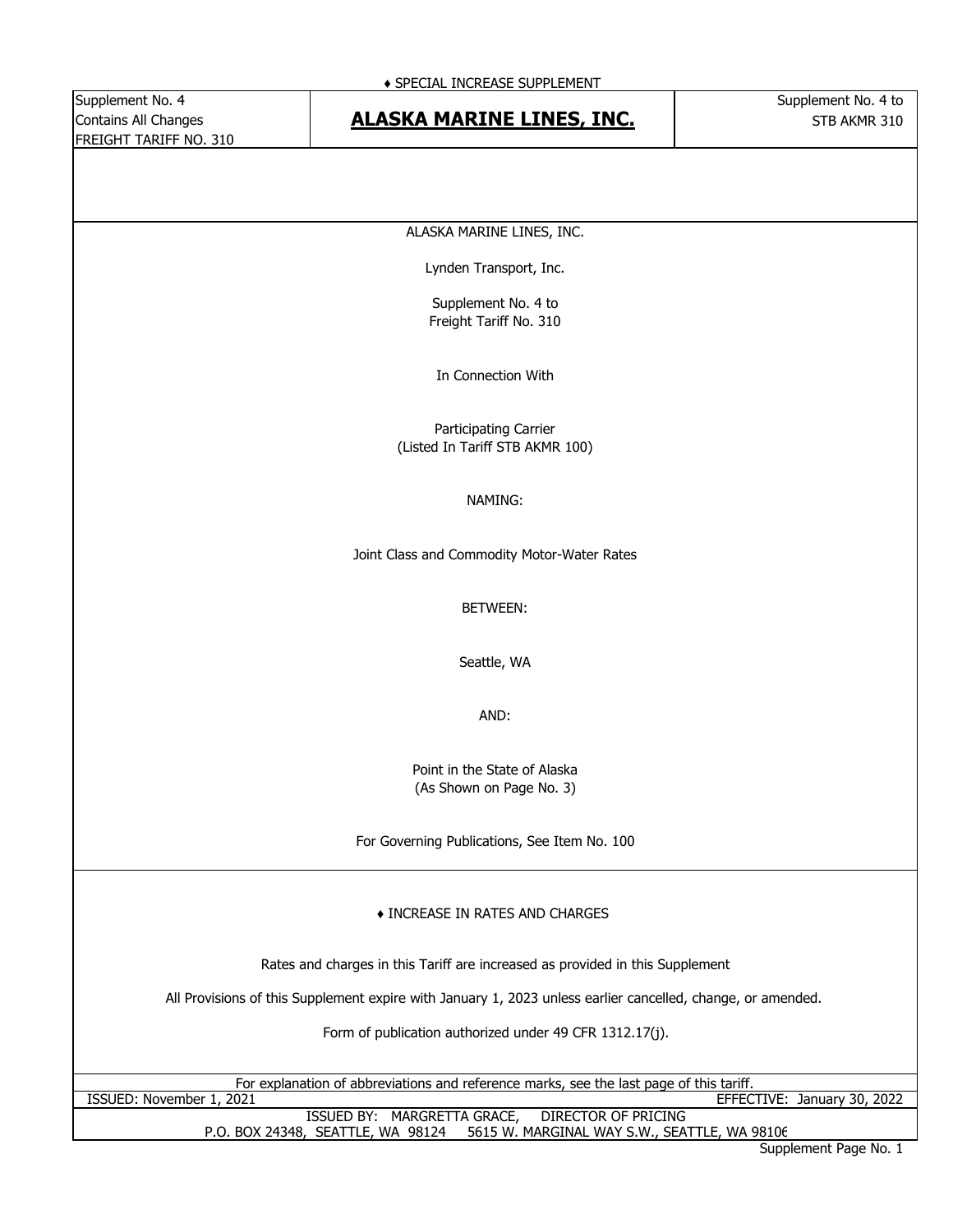FREIGHT TARIFF 310

**ALASKA MARINE LINES, INC.**

Except as otherwise specifically provided, rates and charges in this Tariff are hereby increased as follows (See Notes 1 through 4):

NOTE 1: SECTION ONE IS INCREASED AS FOLLOWS:

All rates and charges are increased four and eight-tenths (4.8%) percent. To arrive at such increased rate or charge, multiply the rate or charge by 1.048. Fractions of less than 1/2 cent will be dropped. Fractions of 1/2 cent or more will be increased to the next whole cent. For rates in dollars, fractions less than .50 will be dropped and fractions of .50 or more will be rounded to the next whole dollar.

- NOTE 2: Where the rate or charge is published in dollars and cents, apply the equivalent in cents.
- NOTE 3: References to Tariff, Items, Notes, Rules, etc. will be as follows:

Where reference is made in this supplement to Tariff, Items, Notes, Rules, etc., it is understood that such reference is continuous and includes Supplements to or successive issues of such Tariff, Items, Notes, Rules, etc.

NOTE 4: Increases do not apply to charges in STB AKMR 100, series, whether refereced directly or referenced as a governing publication.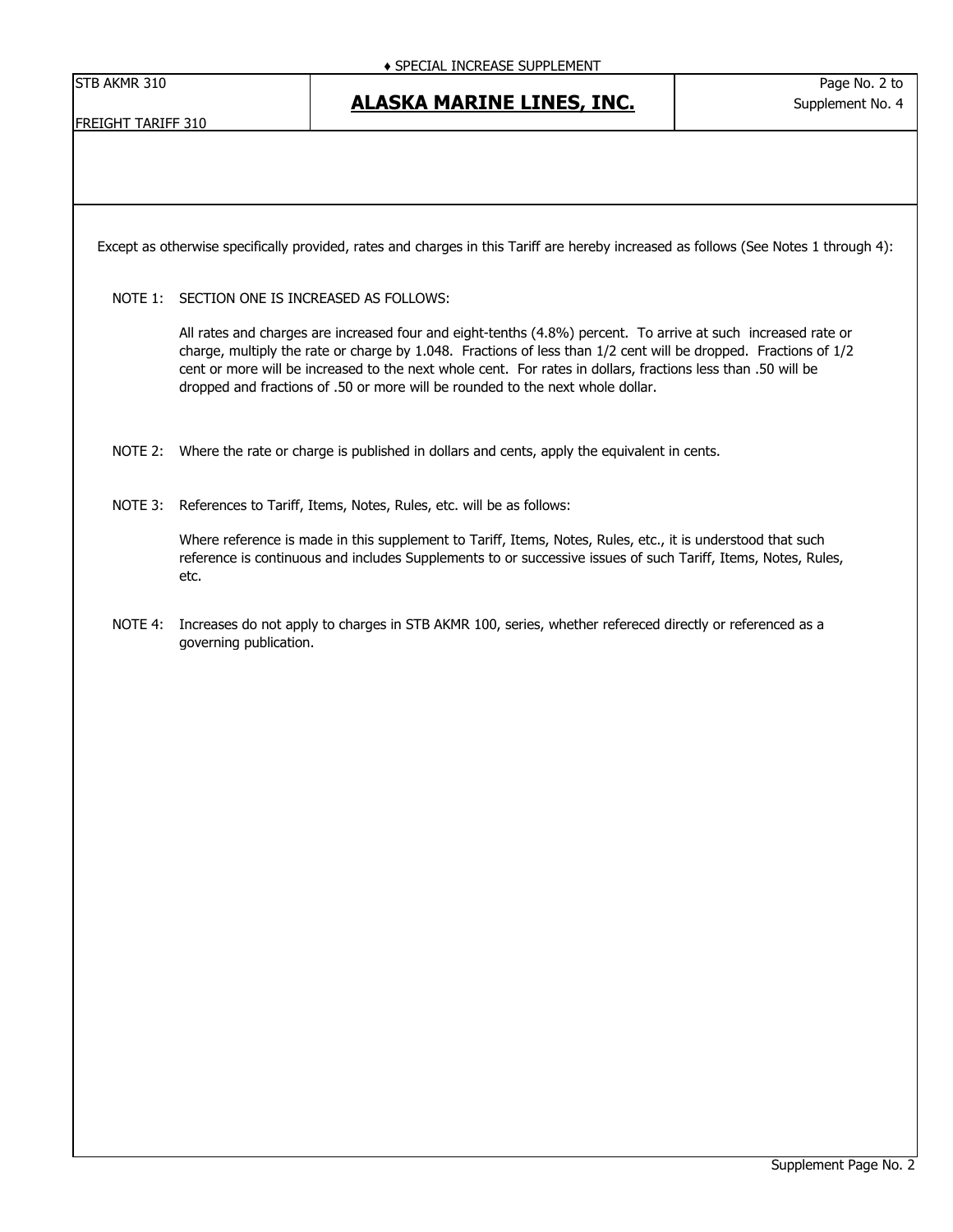#### **ALASKA MARINE LINES, INC.**

FREIGHT TARIFF 310 1st Revised Title Page 15th Revised Title Page 15th Revised Title Page 15th Revised Title Page

ALASKA MARINE LINES, INC.

LYNDEN TRANSPORT, INC.

FREIGHT TARIFF NO. AKMR 310

IN CONNECTION WITH

Participating Carriers (Listed in Tariff STB AKMR 100)

#### NAMING

Motor-Water Rates Joint Class and Commodity

BETWEEN

Points in Washington (As Shown on Page 3)

AND

Points in the State of Alaska (As Shown on Page 3)

For Governing Publications, See Item 100

TCR 4547

For explanation of abbreviations and reference marks, see the last page of this tariff.

| ISSUED: January 16, 2020          |            |                  |                     | January 17, 2020<br>EFFECTIVE:               |
|-----------------------------------|------------|------------------|---------------------|----------------------------------------------|
|                                   | ISSUED BY: | MARGRETTA GRACE, | DIRECTOR OF PRICING |                                              |
| P.O. BOX 24348, SEATTLE, WA 98124 |            |                  |                     | 5615 W. MARGINAL WAY S.W., SEATTLE, WA 98106 |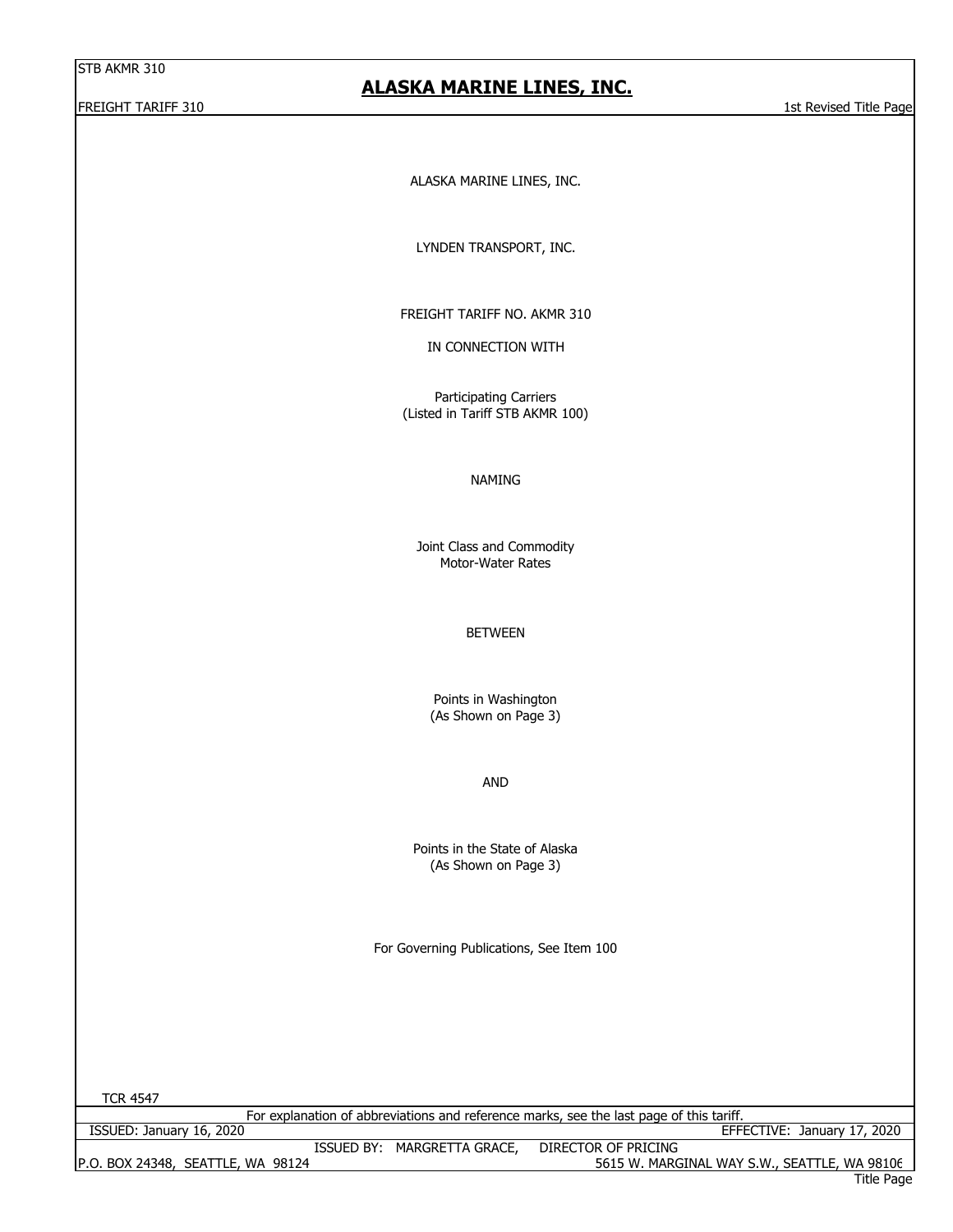# **ALASKA MARINE LINES, INC.**

**FREIGHT TARIFF 310** 18th Revised Page 1

| <b>CHECK SHEET:</b>     |                                                                                                                                      |             |                                                                                        |         |                                              |         |                            |
|-------------------------|--------------------------------------------------------------------------------------------------------------------------------------|-------------|----------------------------------------------------------------------------------------|---------|----------------------------------------------|---------|----------------------------|
|                         | Title Page, Pages 1 through 21 and Last Page, inclusive, of this Tariff are effective as of the effective date of this page. Revised |             |                                                                                        |         |                                              |         |                            |
|                         | pages, as named below, contain all changes.                                                                                          |             |                                                                                        |         |                                              |         |                            |
| <b>PAGE</b>             | <b>REVISION</b>                                                                                                                      | <b>PAGE</b> | <b>REVISION</b>                                                                        | PAGE    | <b>REVISION</b>                              | PAGE    | <b>REVISION</b>            |
|                         |                                                                                                                                      |             |                                                                                        |         |                                              |         |                            |
| NUMBER:<br>Title        | NUMBER:                                                                                                                              | NUMBER:     | NUMBER:                                                                                | NUMBER: | NUMBER:                                      | NUMBER: | NUMBER:                    |
|                         | 1st Rev.                                                                                                                             |             |                                                                                        |         |                                              |         |                            |
| 1                       | 18th Rev.<br>$\blacktriangle$                                                                                                        |             |                                                                                        |         |                                              |         |                            |
| $\overline{2}$          | 2nd Rev.                                                                                                                             |             |                                                                                        |         |                                              |         |                            |
| 3                       | 2nd Rev.                                                                                                                             |             |                                                                                        |         |                                              |         |                            |
| $\overline{\mathbf{4}}$ | 3rd Rev.                                                                                                                             |             |                                                                                        |         |                                              |         |                            |
| $4-A$                   | 2nd Rev.<br>▲                                                                                                                        |             |                                                                                        |         |                                              |         |                            |
| 5                       | 1st Rev.                                                                                                                             |             |                                                                                        |         |                                              |         |                            |
|                         |                                                                                                                                      |             |                                                                                        |         |                                              |         |                            |
| $6 \overline{}$         | 5th Rev.<br>▲                                                                                                                        |             |                                                                                        |         |                                              |         |                            |
| 7                       | 7th Rev.<br>▲                                                                                                                        |             |                                                                                        |         |                                              |         |                            |
| $\overline{8}$          | 4th Rev.<br>$\blacktriangle$                                                                                                         |             |                                                                                        |         |                                              |         |                            |
| 9                       | 9th Rev.<br>$\blacktriangle$                                                                                                         |             |                                                                                        |         |                                              |         |                            |
| 10                      | 4th Rev.<br>▲                                                                                                                        |             |                                                                                        |         |                                              |         |                            |
|                         |                                                                                                                                      |             |                                                                                        |         |                                              |         |                            |
|                         |                                                                                                                                      |             |                                                                                        |         |                                              |         |                            |
| 11                      | 4th Rev.<br>$\blacktriangle$                                                                                                         |             |                                                                                        |         |                                              |         |                            |
| 12                      | 4th Rev.<br>$\blacktriangle$                                                                                                         |             |                                                                                        |         |                                              |         |                            |
| 13                      | 4th Rev.<br>$\blacktriangle$                                                                                                         |             |                                                                                        |         |                                              |         |                            |
| $\overline{14}$         | 5th Rev.<br>$\blacktriangle$                                                                                                         |             |                                                                                        |         |                                              |         |                            |
| 15                      | 4th Rev.<br>▲                                                                                                                        |             |                                                                                        |         |                                              |         |                            |
|                         |                                                                                                                                      |             |                                                                                        |         |                                              |         |                            |
| <u>16</u>               | 5th Rev.<br>$\blacktriangle$                                                                                                         |             |                                                                                        |         |                                              |         |                            |
| $\overline{17}$         | 5th Rev.<br>$\blacktriangle$                                                                                                         |             |                                                                                        |         |                                              |         |                            |
| 18                      | 6th Rev.<br>$\blacktriangle$                                                                                                         |             |                                                                                        |         |                                              |         |                            |
| <u>19</u>               | 4th Rev.<br>$\blacktriangle$                                                                                                         |             |                                                                                        |         |                                              |         |                            |
| 20                      | 7th Rev.<br>▲                                                                                                                        |             |                                                                                        |         |                                              |         |                            |
| 21                      | $\blacktriangle$<br>5th Rev.                                                                                                         |             |                                                                                        |         |                                              |         |                            |
|                         |                                                                                                                                      |             |                                                                                        |         |                                              |         |                            |
|                         |                                                                                                                                      |             |                                                                                        |         |                                              |         |                            |
| Last                    | 1st Rev.                                                                                                                             |             |                                                                                        |         |                                              |         |                            |
|                         |                                                                                                                                      |             |                                                                                        |         |                                              |         |                            |
|                         |                                                                                                                                      |             |                                                                                        |         |                                              |         |                            |
|                         |                                                                                                                                      |             |                                                                                        |         |                                              |         |                            |
|                         |                                                                                                                                      |             |                                                                                        |         |                                              |         |                            |
|                         |                                                                                                                                      |             |                                                                                        |         |                                              |         |                            |
|                         |                                                                                                                                      |             |                                                                                        |         |                                              |         |                            |
|                         |                                                                                                                                      |             |                                                                                        |         |                                              |         |                            |
|                         |                                                                                                                                      |             |                                                                                        |         |                                              |         |                            |
|                         |                                                                                                                                      |             |                                                                                        |         |                                              |         |                            |
|                         |                                                                                                                                      |             |                                                                                        |         |                                              |         |                            |
|                         |                                                                                                                                      |             |                                                                                        |         |                                              |         |                            |
|                         |                                                                                                                                      |             |                                                                                        |         |                                              |         |                            |
|                         |                                                                                                                                      |             |                                                                                        |         |                                              |         |                            |
|                         |                                                                                                                                      |             |                                                                                        |         |                                              |         |                            |
|                         |                                                                                                                                      |             |                                                                                        |         |                                              |         |                            |
|                         |                                                                                                                                      |             |                                                                                        |         |                                              |         |                            |
|                         |                                                                                                                                      |             |                                                                                        |         |                                              |         |                            |
|                         |                                                                                                                                      |             |                                                                                        |         |                                              |         |                            |
|                         |                                                                                                                                      |             |                                                                                        |         |                                              |         |                            |
|                         |                                                                                                                                      |             |                                                                                        |         |                                              |         |                            |
|                         |                                                                                                                                      |             |                                                                                        |         |                                              |         |                            |
|                         |                                                                                                                                      |             |                                                                                        |         |                                              |         |                            |
|                         |                                                                                                                                      |             |                                                                                        |         |                                              |         |                            |
|                         |                                                                                                                                      |             |                                                                                        |         |                                              |         |                            |
|                         |                                                                                                                                      |             |                                                                                        |         |                                              |         |                            |
|                         |                                                                                                                                      |             |                                                                                        |         |                                              |         |                            |
| <b>TCR 4618</b>         |                                                                                                                                      |             |                                                                                        |         |                                              |         |                            |
|                         |                                                                                                                                      |             | For explanation of abbreviations and reference marks, see the last page of this tariff |         |                                              |         |                            |
|                         | ISSUED: January 4, 2022                                                                                                              |             |                                                                                        |         |                                              |         | EFFECTIVE: January 4, 2022 |
|                         |                                                                                                                                      |             | ISSUED BY: MARGRETTA GRACE,                                                            |         | <b>DIRECTOR OF PRICING</b>                   |         |                            |
|                         | P.O. BOX 24348, SEATTLE, WA 98124                                                                                                    |             |                                                                                        |         | 5615 W. MARGINAL WAY S.W., SEATTLE, WA 98106 |         |                            |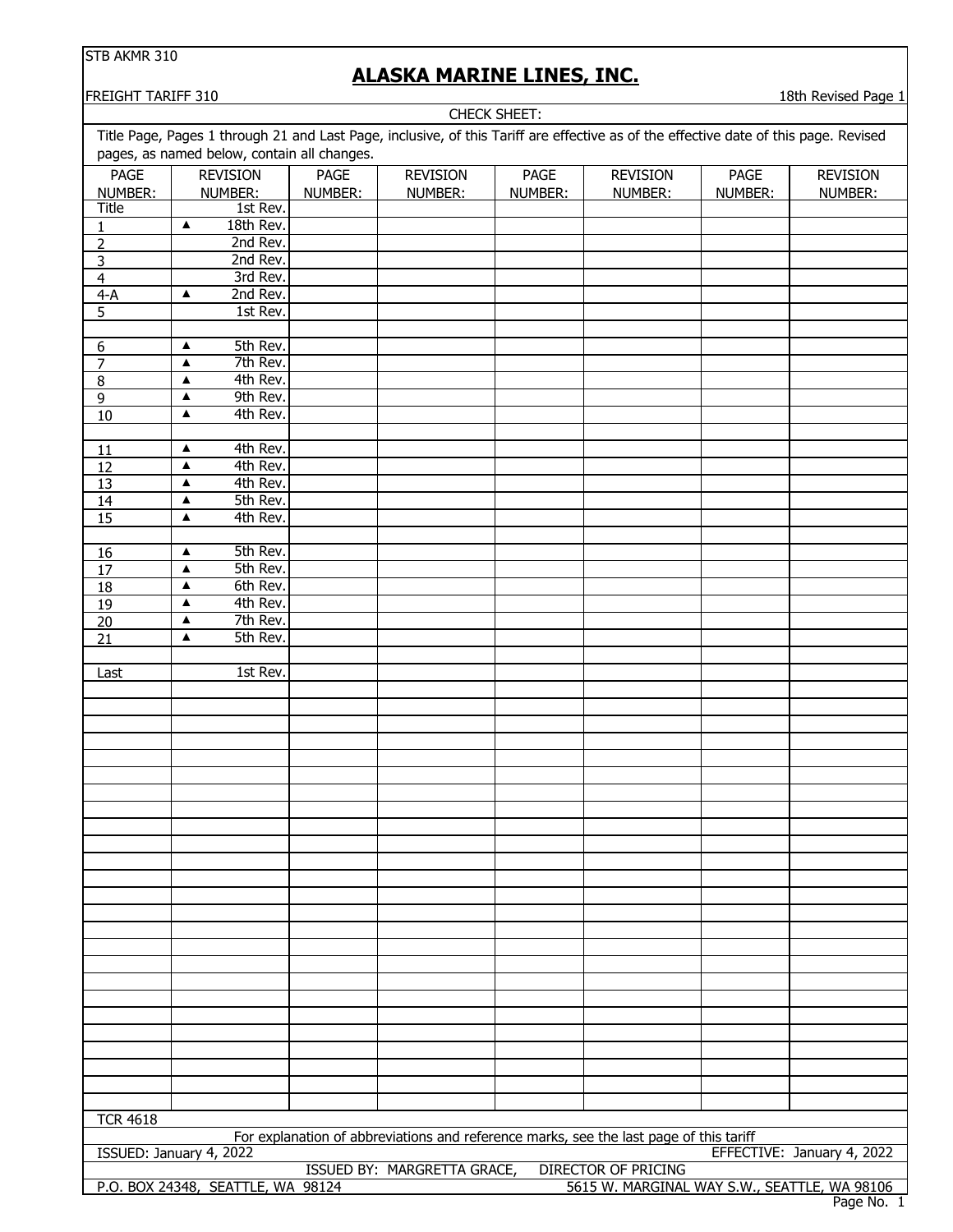| STB AKMR 310 |
|--------------|
|--------------|

| FREIGHT TARIFF 310                                                                                         |                                              | 2nd Revised Page 2    |  |
|------------------------------------------------------------------------------------------------------------|----------------------------------------------|-----------------------|--|
| TABLE OF CONTENTS<br>NOTE: The hyphen (-) indicates "through"                                              |                                              |                       |  |
| SUBJECT:                                                                                                   | ITEM NO.                                     | PAGE NO.              |  |
| $- A -$                                                                                                    |                                              | Last Page             |  |
| $-C -$                                                                                                     |                                              |                       |  |
|                                                                                                            |                                              | 1                     |  |
| $-G -$                                                                                                     |                                              |                       |  |
|                                                                                                            | 100                                          | 4                     |  |
| $-R -$                                                                                                     |                                              |                       |  |
| Rates:                                                                                                     | 2028 - 2973<br>- - -                         | $5 - 21$<br>Last Page |  |
| $-S -$                                                                                                     |                                              |                       |  |
|                                                                                                            |                                              |                       |  |
| <b>TCR 4582</b><br>For explanation of abbreviations and reference marks, see the last page of this tariff. |                                              |                       |  |
| ISSUED: December 23, 2020                                                                                  | EFFECTIVE: December 24, 2020                 |                       |  |
| <b>DIRECTOR OF PRICING</b><br>ISSUED BY: MARGRETTA GRACE,<br>P.O. BOX 24348, SEATTLE, WA 98124             | 5615 W. MARGINAL WAY S.W., SEATTLE, WA 98106 |                       |  |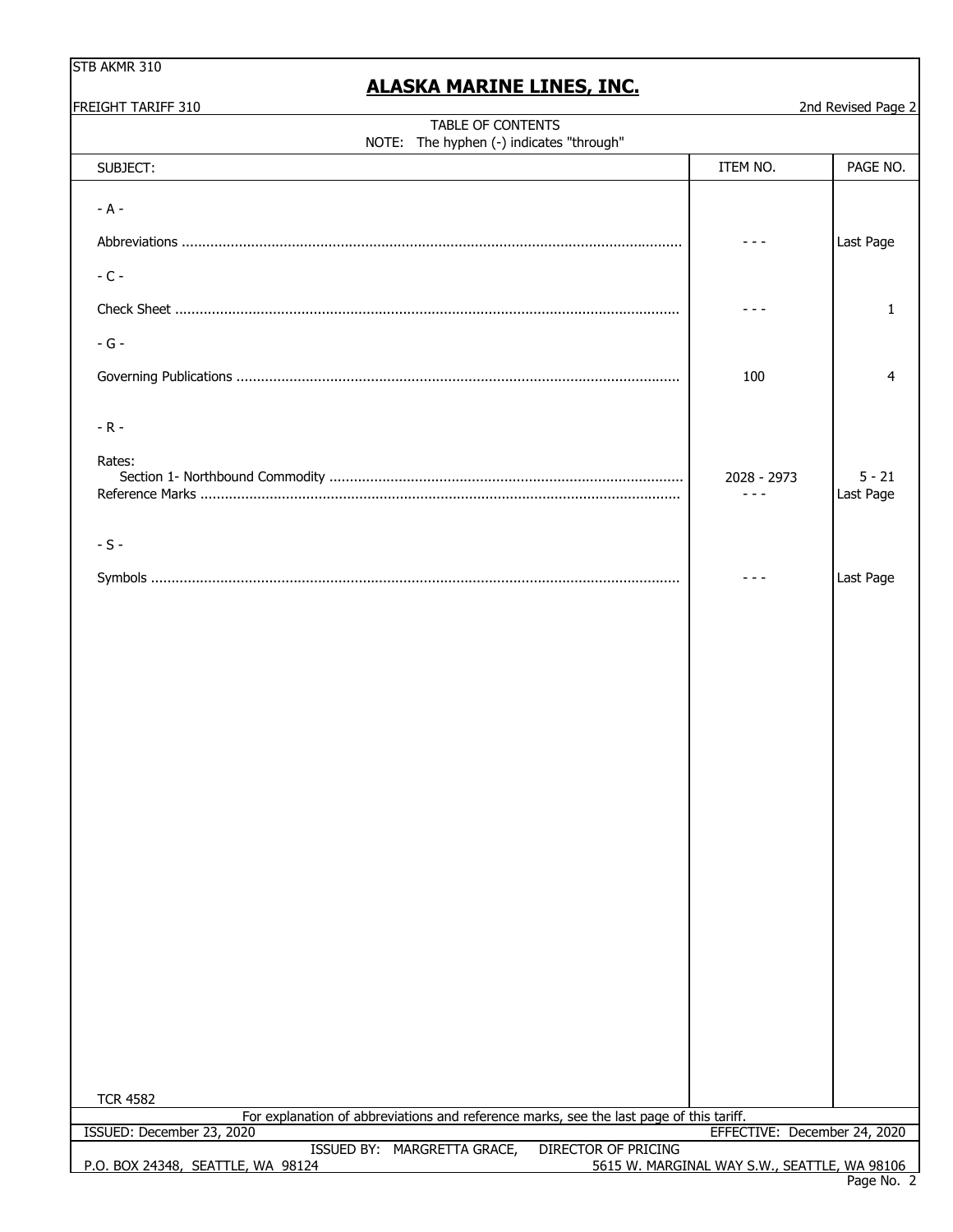## **ALASKA MARINE LINES, INC.**

FREIGHT TARIFF 310 2nd Revised Page 3

#### LIST OF POINTS SERVED:

|              | ALPHABETICAL LIST OF POINTS IN ALASKA - FROM AND TO WHICH RATES APPLY: |
|--------------|------------------------------------------------------------------------|
| <b>POINT</b> | RATE BASIS                                                             |
| Auke Bay     | <b>JNU</b>                                                             |
| Douglas      | JNU                                                                    |
| Juneau       | <b>JNU</b>                                                             |
| (1) Sitka    | SIT                                                                    |

(1) Sitka - From the Alaska Marine Lines Service Center located at 1517 Sawmill Creek Road to Davidoff Street, located off Halibut Point Road, and, the area west of these roads to the water.

#### ALPHABETICAL LIST OF POINTS IN WASHINGTON - FROM AND TO WHICH RATES APPLY:

(See Item 340 of STB AKMR 100, series for application of arbitraries.)

| <b>TCR 4547</b>                                                                         |                                              |
|-----------------------------------------------------------------------------------------|----------------------------------------------|
| For explanation of abbreviations and reference marks, see the last page of this tariff. |                                              |
| ISSUED: January 16, 2020                                                                | EFFECTIVE: January 17, 2020                  |
| ISSUED BY: MARGRETTA GRACE,                                                             | DIRECTOR OF PRICING                          |
| P.O. BOX 24348, SEATTLE, WA 98124                                                       | 5615 W. MARGINAL WAY S.W., SEATTLE, WA 98106 |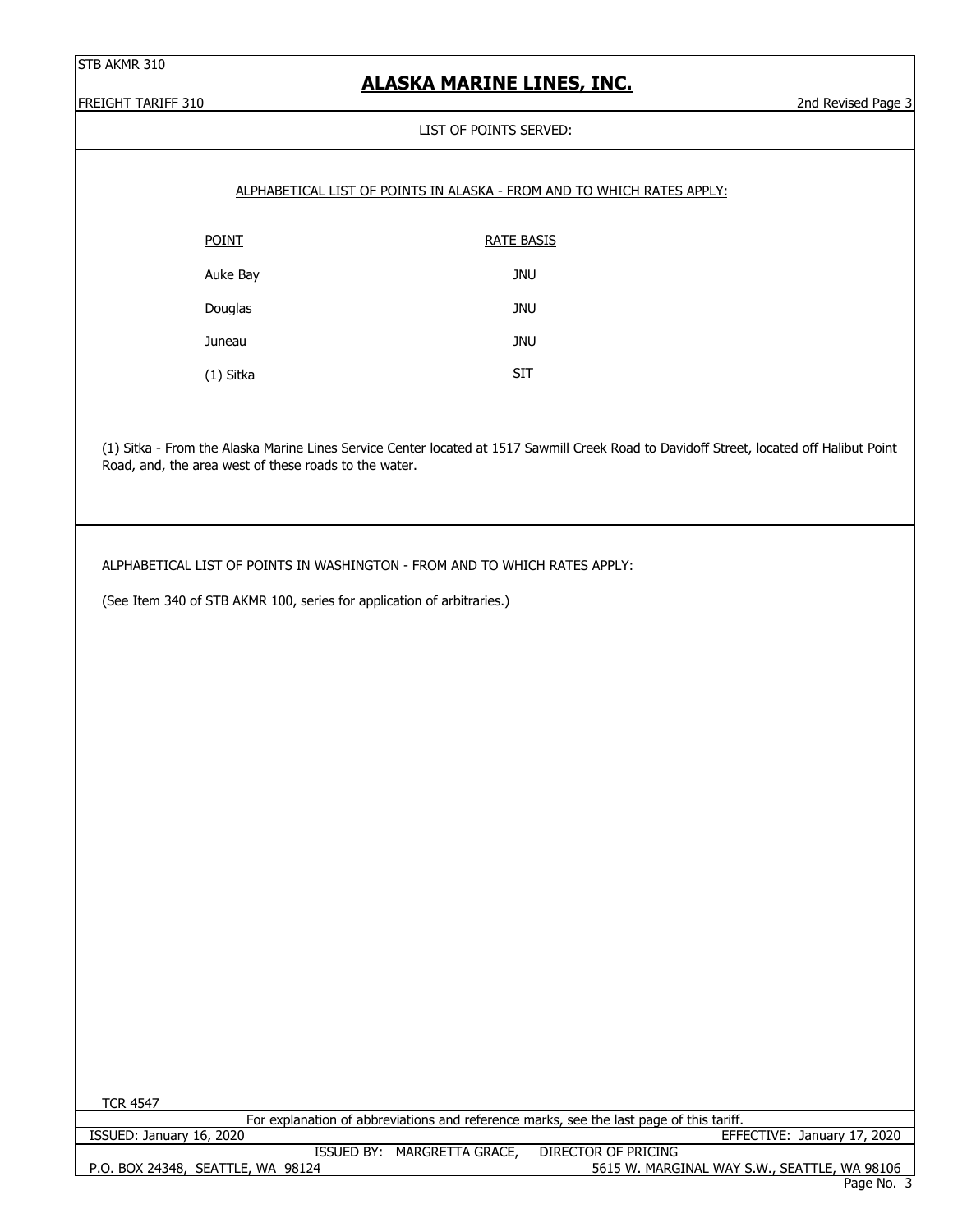| FREIGHT TARIFF 310 |                                                                                                                                                                                                                                                                                                                                                                                                                                                                                                                                                                                                                                                                                                                                                                                                                                                                                                                                                                                                                          |                             |                     |                                                                                         | 3rd Revised Page 4                                                                                                                |                    |
|--------------------|--------------------------------------------------------------------------------------------------------------------------------------------------------------------------------------------------------------------------------------------------------------------------------------------------------------------------------------------------------------------------------------------------------------------------------------------------------------------------------------------------------------------------------------------------------------------------------------------------------------------------------------------------------------------------------------------------------------------------------------------------------------------------------------------------------------------------------------------------------------------------------------------------------------------------------------------------------------------------------------------------------------------------|-----------------------------|---------------------|-----------------------------------------------------------------------------------------|-----------------------------------------------------------------------------------------------------------------------------------|--------------------|
|                    |                                                                                                                                                                                                                                                                                                                                                                                                                                                                                                                                                                                                                                                                                                                                                                                                                                                                                                                                                                                                                          |                             | <b>RULES</b>        |                                                                                         |                                                                                                                                   | <b>ITEM</b><br>NO. |
|                    |                                                                                                                                                                                                                                                                                                                                                                                                                                                                                                                                                                                                                                                                                                                                                                                                                                                                                                                                                                                                                          |                             |                     |                                                                                         |                                                                                                                                   |                    |
|                    | <b>GOVERNING PUBLICATIONS:</b>                                                                                                                                                                                                                                                                                                                                                                                                                                                                                                                                                                                                                                                                                                                                                                                                                                                                                                                                                                                           |                             |                     |                                                                                         |                                                                                                                                   | 100                |
|                    | Except as otherwise provided herein, this Tariff is governed by the following publications, including Supplements thereto or<br>subsequent reissues thereof:                                                                                                                                                                                                                                                                                                                                                                                                                                                                                                                                                                                                                                                                                                                                                                                                                                                             |                             |                     |                                                                                         |                                                                                                                                   |                    |
| (A)                | National Motor Freight Classification, NMF 100 Series, Issuing Agent.                                                                                                                                                                                                                                                                                                                                                                                                                                                                                                                                                                                                                                                                                                                                                                                                                                                                                                                                                    |                             |                     |                                                                                         |                                                                                                                                   |                    |
| (B)                | in Alaska Marine Lines tariffs STB AKMR, Series.                                                                                                                                                                                                                                                                                                                                                                                                                                                                                                                                                                                                                                                                                                                                                                                                                                                                                                                                                                         |                             |                     |                                                                                         | Alaska Marine Lines, Inc., General Rules, Commodity Group Descriptions and list of Participating Carriers, as listed              |                    |
|                    |                                                                                                                                                                                                                                                                                                                                                                                                                                                                                                                                                                                                                                                                                                                                                                                                                                                                                                                                                                                                                          |                             |                     |                                                                                         |                                                                                                                                   |                    |
|                    |                                                                                                                                                                                                                                                                                                                                                                                                                                                                                                                                                                                                                                                                                                                                                                                                                                                                                                                                                                                                                          |                             |                     |                                                                                         |                                                                                                                                   |                    |
|                    |                                                                                                                                                                                                                                                                                                                                                                                                                                                                                                                                                                                                                                                                                                                                                                                                                                                                                                                                                                                                                          |                             |                     |                                                                                         |                                                                                                                                   |                    |
|                    |                                                                                                                                                                                                                                                                                                                                                                                                                                                                                                                                                                                                                                                                                                                                                                                                                                                                                                                                                                                                                          |                             |                     |                                                                                         |                                                                                                                                   |                    |
|                    |                                                                                                                                                                                                                                                                                                                                                                                                                                                                                                                                                                                                                                                                                                                                                                                                                                                                                                                                                                                                                          |                             |                     |                                                                                         |                                                                                                                                   |                    |
|                    |                                                                                                                                                                                                                                                                                                                                                                                                                                                                                                                                                                                                                                                                                                                                                                                                                                                                                                                                                                                                                          |                             |                     |                                                                                         |                                                                                                                                   |                    |
|                    |                                                                                                                                                                                                                                                                                                                                                                                                                                                                                                                                                                                                                                                                                                                                                                                                                                                                                                                                                                                                                          |                             |                     |                                                                                         |                                                                                                                                   |                    |
|                    |                                                                                                                                                                                                                                                                                                                                                                                                                                                                                                                                                                                                                                                                                                                                                                                                                                                                                                                                                                                                                          |                             |                     |                                                                                         |                                                                                                                                   |                    |
|                    | <b>APPLICATION OF RATES:</b>                                                                                                                                                                                                                                                                                                                                                                                                                                                                                                                                                                                                                                                                                                                                                                                                                                                                                                                                                                                             |                             |                     |                                                                                         |                                                                                                                                   | 160                |
|                    | Except as otherwise specified in this tariff and in conjunction with tariff STB AKMR 100, series, Rules 160 and 750, rates apply<br>as below. "Door" is defined as a commercial business or jobsite location within the defined delivery/pick up area. Rates do<br>not include delivery to or pick up from residential locations in Alaska, except as defined below in NOTE 1.                                                                                                                                                                                                                                                                                                                                                                                                                                                                                                                                                                                                                                           |                             |                     |                                                                                         |                                                                                                                                   |                    |
|                    | Rates to or from Kake and Irregular Points, including Tenakee Springs & Excursion Inlet, are dock to dock only.                                                                                                                                                                                                                                                                                                                                                                                                                                                                                                                                                                                                                                                                                                                                                                                                                                                                                                          |                             |                     |                                                                                         |                                                                                                                                   |                    |
| Carrier's agent.   | Upon request, pick up or delivery service to residential locations may be arranged for an additional charge with Carrier or                                                                                                                                                                                                                                                                                                                                                                                                                                                                                                                                                                                                                                                                                                                                                                                                                                                                                              |                             |                     |                                                                                         |                                                                                                                                   |                    |
|                    | Direction                                                                                                                                                                                                                                                                                                                                                                                                                                                                                                                                                                                                                                                                                                                                                                                                                                                                                                                                                                                                                | Type                        | Origin              | Destination                                                                             |                                                                                                                                   |                    |
|                    | Northbound                                                                                                                                                                                                                                                                                                                                                                                                                                                                                                                                                                                                                                                                                                                                                                                                                                                                                                                                                                                                               | <b>LCL</b><br>CL.           | <b>Dock</b><br>Dock | Door<br>Door                                                                            |                                                                                                                                   |                    |
|                    | Southbound                                                                                                                                                                                                                                                                                                                                                                                                                                                                                                                                                                                                                                                                                                                                                                                                                                                                                                                                                                                                               | <b>LCL</b>                  | Door                | <b>Dock</b>                                                                             |                                                                                                                                   |                    |
|                    |                                                                                                                                                                                                                                                                                                                                                                                                                                                                                                                                                                                                                                                                                                                                                                                                                                                                                                                                                                                                                          | CL<br><b>LCL</b>            | Door<br><b>Dock</b> | <b>Dock</b><br>Door                                                                     |                                                                                                                                   |                    |
|                    | Interport                                                                                                                                                                                                                                                                                                                                                                                                                                                                                                                                                                                                                                                                                                                                                                                                                                                                                                                                                                                                                | CL                          | Dock                | Door                                                                                    |                                                                                                                                   |                    |
|                    | NOTE 1. EXCEPTION: A jobsite is defined as a commercial business or residential location with unrestricted access accepting<br>construction or building materials as described in tariff STB AKMR 100, series, Item 1008, except where specialized or<br>additional equipment, labor, permits and/or time as identified by the driver, dispatcher or service center manager is required.<br>Such conditions include, but are not limited to, steep or curved driveways, unimproved roads, low overhangs (e.g., cables,<br>tree branches, awnings, or building extensions), unstable ground, or any unsafe or hazardous conditions; additionally, consignee<br>driver is detained longer than twenty (20) minutes, additional delivery or pick up related charges may apply. If the consignee<br>requests that the driver leave Carrier's container or platform equipment at Consignee's location and return later to pick it up,<br>additional charges will apply including trucking and/or equipment detention charges. |                             |                     |                                                                                         | must have the ability to load or unload the cargo with no assistance from driver beyond standard liftgate usage. In the event the |                    |
| <b>TCR 4573</b>    |                                                                                                                                                                                                                                                                                                                                                                                                                                                                                                                                                                                                                                                                                                                                                                                                                                                                                                                                                                                                                          |                             |                     |                                                                                         |                                                                                                                                   |                    |
|                    | ISSUED: October 23, 2020                                                                                                                                                                                                                                                                                                                                                                                                                                                                                                                                                                                                                                                                                                                                                                                                                                                                                                                                                                                                 |                             |                     | For explanation of abbreviations and reference marks, see the last page of this tariff. | EFFECTIVE: October 26, 2020                                                                                                       |                    |
|                    | P.O. BOX 24348, SEATTLE, WA 98124                                                                                                                                                                                                                                                                                                                                                                                                                                                                                                                                                                                                                                                                                                                                                                                                                                                                                                                                                                                        | ISSUED BY: MARGRETTA GRACE, |                     | <b>DIRECTOR OF PRICING</b>                                                              | 5615 W. MARGINAL WAY S.W., SEATTLE, WA 98106                                                                                      |                    |
|                    |                                                                                                                                                                                                                                                                                                                                                                                                                                                                                                                                                                                                                                                                                                                                                                                                                                                                                                                                                                                                                          |                             |                     |                                                                                         |                                                                                                                                   | Page No. 4         |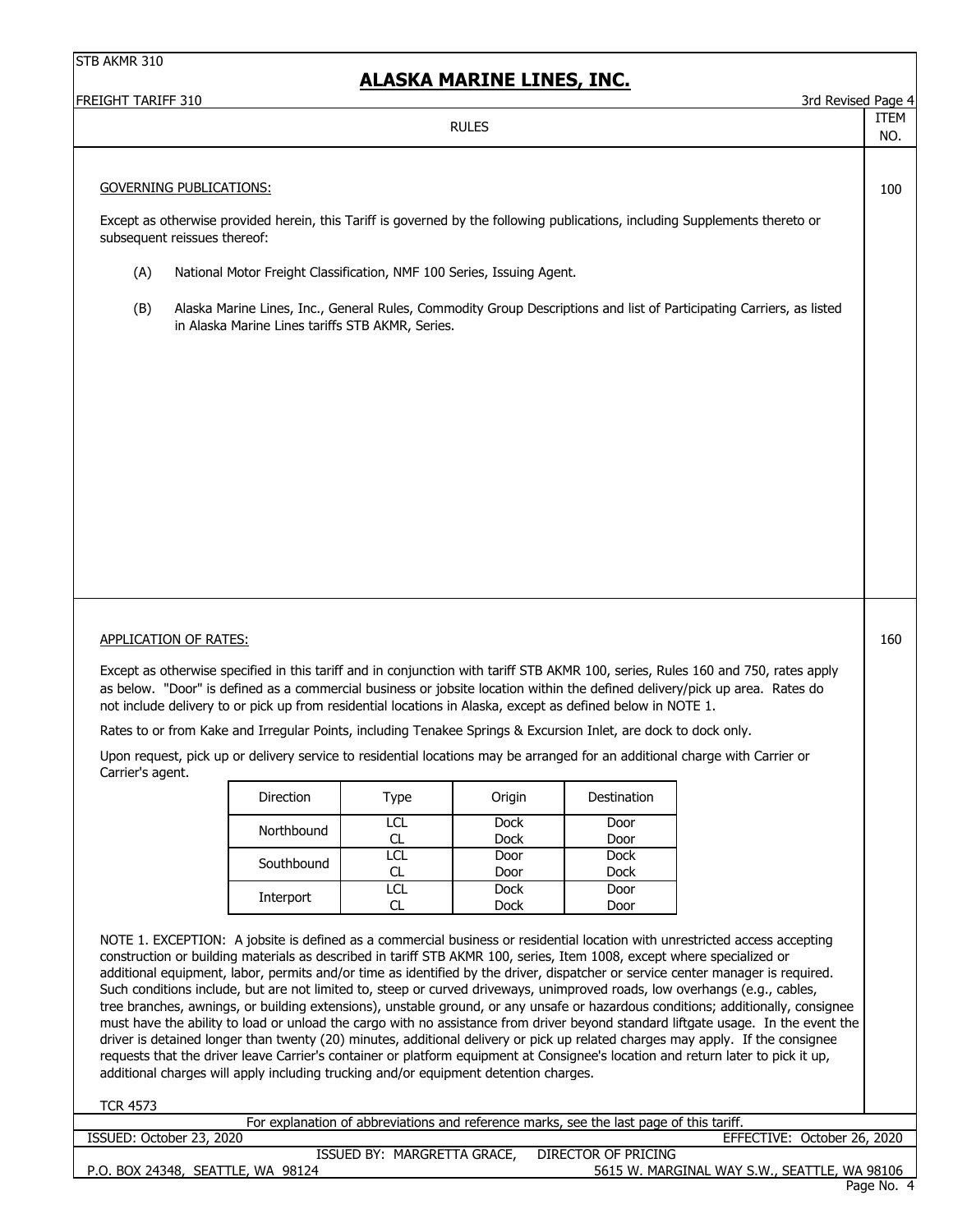STB AKMR 310

#### **ALASKA MARINE LINES, INC.**

FREIGHT TARIFF 310 2nd Revised Page 4-A

ITEM NO.

#### RULES

MINIMUM CHARGE PER SHIPMENT - LCL 610

The minimum charge per shipment shall be \$100.00 per Bill of Lading.

TCR 4618

#### VOLUME COMMITMENT:

The rates in this tariff are for high volume construction projects. The minimum volume commitment to qualify for this tariff is either 500 tons or 20 FEU (forty foot equivalent units) shipped in a consecutive six month period. In order to qualify for the rates in this tariff Shipper must first identify the named construction project and submit a written request for volume project rates along with a detailed list of shipments and designate the shipping period that will meet the time/volume requirement. When a qualifying project list and request is received, Carrier will verify that the projected volume will satisfy the criteria for project rates and send written notice to the Shipper that the volume rates will be made available for the project. All shipments must be clearly marked with the project name and project booking number on the inbound bill of lading or they will be rated under standard tariff rates. If shipments that were not properly marked for a designated project are later reconsigned to the project and rebilled at the project rates Shipper agrees to pay a reconsignment fee as detailed in STB AKMR 100A.

If Shipper does not tender the minimum volume requirement during the designated six month period Carrier will rebill and Shipper agrees to pay for all shipments that were previously rated under the volume tariff and any subsequent shipments at standard tariff rates.

Rates are subject to rate increases when published in 300 Series tariffs and are not eligible for credit card payment.

| For explanation of abbreviations and reference marks, see the last page of this tariff. |                                                     |
|-----------------------------------------------------------------------------------------|-----------------------------------------------------|
| ISSUED: January 4, 2022                                                                 | EFFECTIVE: January 30, 2022                         |
| ISSUED BY: MARGRETTA GRACE,                                                             | DIRECTOR OF PRICING                                 |
| P.O. BOX 24348, SEATTLE, WA 98124                                                       | 5615 W. MARGINAL WAY S.W., SEATTLE, WA 98106        |
|                                                                                         | $D$ <sub>200</sub> $N_0$ $4$ <sub>-</sub> $\Lambda$ |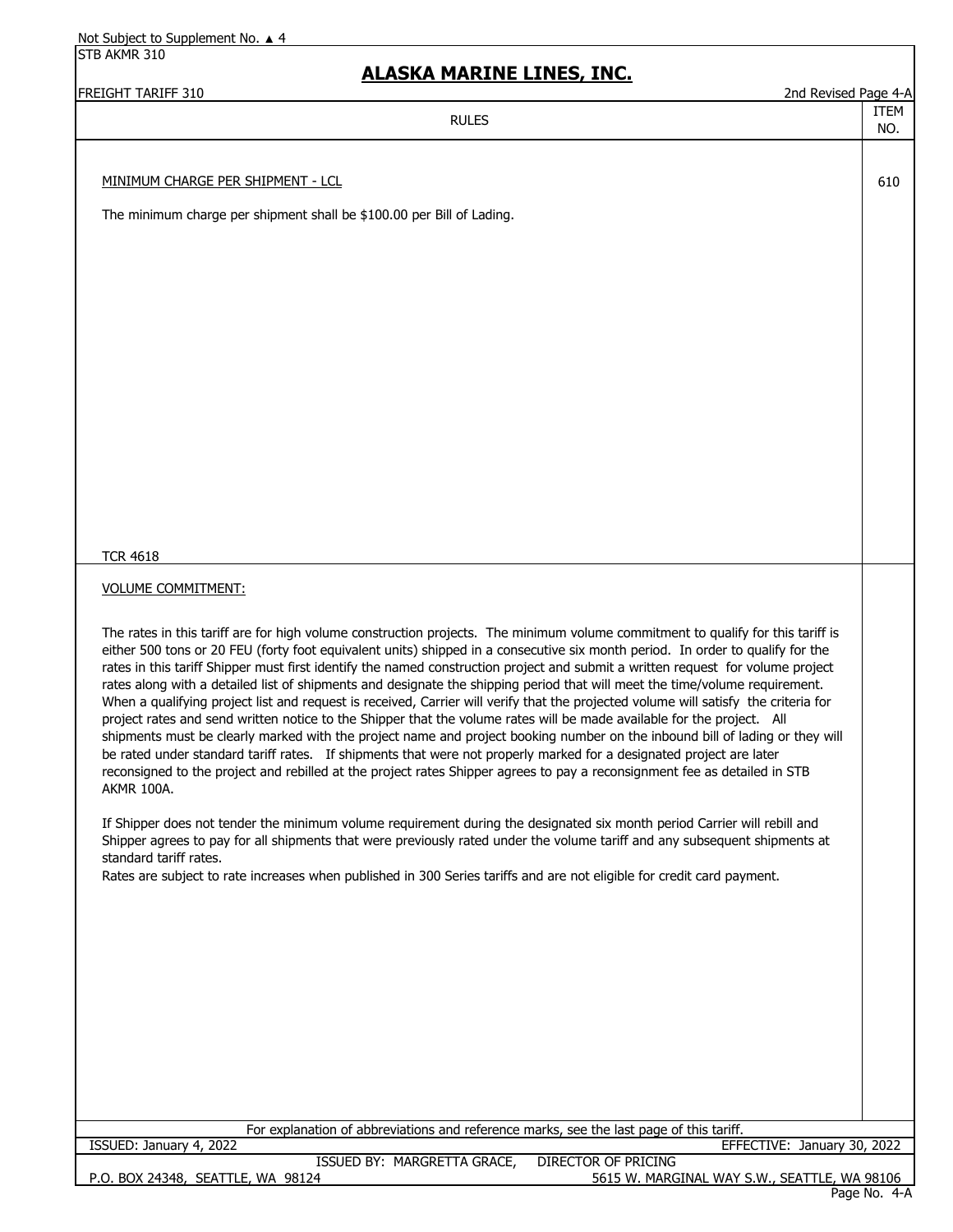# **ALASKA MARINE LINES, INC.**

FREIGHT TARIFF 310 1st Revised Page 5

SECTION 1

COMMODITY RATES:

BETWEEN:

Seattle, Washington (See Page 3)

AND:

Points in Alaska (See Page 3)

NOTE: Juneau Southbound rate will be eighty-five (85%) percent of the Northbound rate in this Section 1.

TCR 4547

For explanation of abbreviations and reference marks, see the last page of this tariff<br>EFFEC

P.O. BOX 24348, SEATTLE, WA 98124 5615 W. MARGINAL WAY S.W., SEATTLE, WA 98106 EFFECTIVE: January 17, 2020 ISSUED BY: MARGRETTA GRACE, DIRECTOR OF PRICING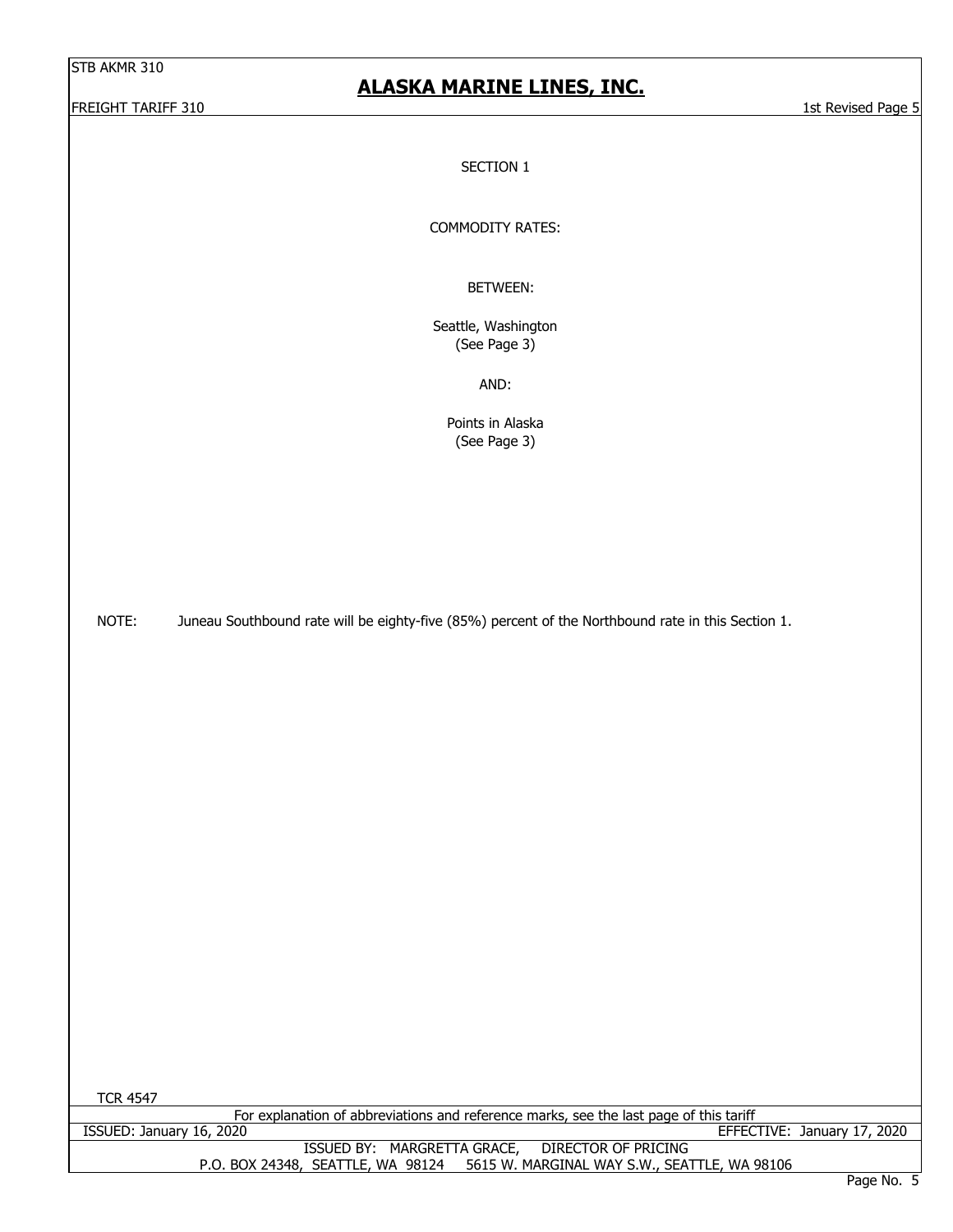| <b>FREIGHT TARIFF 310</b>                                                                                                  |                                                      |                             | 5th Revised Page 6 |
|----------------------------------------------------------------------------------------------------------------------------|------------------------------------------------------|-----------------------------|--------------------|
| SECTION 1 - For Application See Page 5                                                                                     |                                                      |                             |                    |
| (Rates in Dollars and Cents per 100 Pounds, except as Noted)                                                               |                                                      |                             |                    |
|                                                                                                                            | FROM SEATTLE, WASHINGTON<br>TO REGULAR POINTS, VIZ.: |                             | <b>ITEM</b>        |
| COMMODITIES:                                                                                                               |                                                      | NO.                         |                    |
|                                                                                                                            | <b>JNU</b>                                           | <b>SIT</b>                  |                    |
| APPLIANCES (with or without coin-operated mechanism), Coal, Gas,<br>Oil, Wood, or Electrically Operated, Viz.: (See below) |                                                      |                             | 2028               |
|                                                                                                                            |                                                      |                             |                    |
|                                                                                                                            | 75.34                                                | 77.60                       |                    |
|                                                                                                                            | 36.88                                                | 40.57                       |                    |
|                                                                                                                            | 31.25                                                | 34.37                       |                    |
|                                                                                                                            | 42.46                                                | 46.70                       |                    |
|                                                                                                                            | 27.91                                                | 30.70                       |                    |
|                                                                                                                            | 37.74                                                | 41.51                       |                    |
|                                                                                                                            | 24.85                                                | 27.34                       |                    |
|                                                                                                                            | 33.94                                                | 37.34                       |                    |
|                                                                                                                            | 24.88                                                | 27.38                       |                    |
| Cooling or Freezing Boxes (Freezer)                                                                                        | Range Hoods                                          |                             |                    |
| Dishwashing Machines<br>Disposals, Garbage                                                                                 | Refrigerators<br>Refuse Compactors                   |                             |                    |
| Drying Machines, Laundry<br>Furnaces, House-heating, hot air                                                               | Stoves or Ranges, Cooking                            |                             |                    |
| Heaters, Water                                                                                                             | Heating<br>Surface Cooking Units,                    |                             |                    |
| Ovens, baking, stationary for permanent installation                                                                       | for permanent installation                           |                             |                    |
| Ovens, Microwave, with or without ovenware dishes<br>in packages                                                           | Washing and Drying Machines<br>combined, laundry     |                             |                    |
|                                                                                                                            | Washing Machines, Laundry                            |                             |                    |
|                                                                                                                            |                                                      |                             |                    |
|                                                                                                                            |                                                      |                             |                    |
|                                                                                                                            |                                                      |                             |                    |
|                                                                                                                            |                                                      |                             |                    |
|                                                                                                                            |                                                      |                             |                    |
|                                                                                                                            |                                                      |                             |                    |
|                                                                                                                            |                                                      |                             |                    |
|                                                                                                                            |                                                      |                             |                    |
|                                                                                                                            |                                                      |                             |                    |
|                                                                                                                            |                                                      |                             |                    |
|                                                                                                                            |                                                      |                             |                    |
|                                                                                                                            |                                                      |                             |                    |
|                                                                                                                            |                                                      |                             |                    |
|                                                                                                                            |                                                      |                             |                    |
|                                                                                                                            |                                                      |                             |                    |
|                                                                                                                            |                                                      |                             |                    |
|                                                                                                                            |                                                      |                             |                    |
|                                                                                                                            |                                                      |                             |                    |
|                                                                                                                            |                                                      |                             |                    |
| <b>TCR 4618</b><br>For explanation of abbreviations and reference marks, see the last page of this tariff.                 |                                                      |                             |                    |
| ISSUED: January 4, 2022                                                                                                    |                                                      | EFFECTIVE: January 30, 2022 |                    |
| ISSUED BY: MARGRETTA GRACE,                                                                                                | DIRECTOR OF PRICING                                  |                             |                    |
| P.O. BOX 24348, SEATTLE, WA 98124                                                                                          | 5615 W. MARGINAL WAY S.W., SEATTLE, WA 98106         |                             |                    |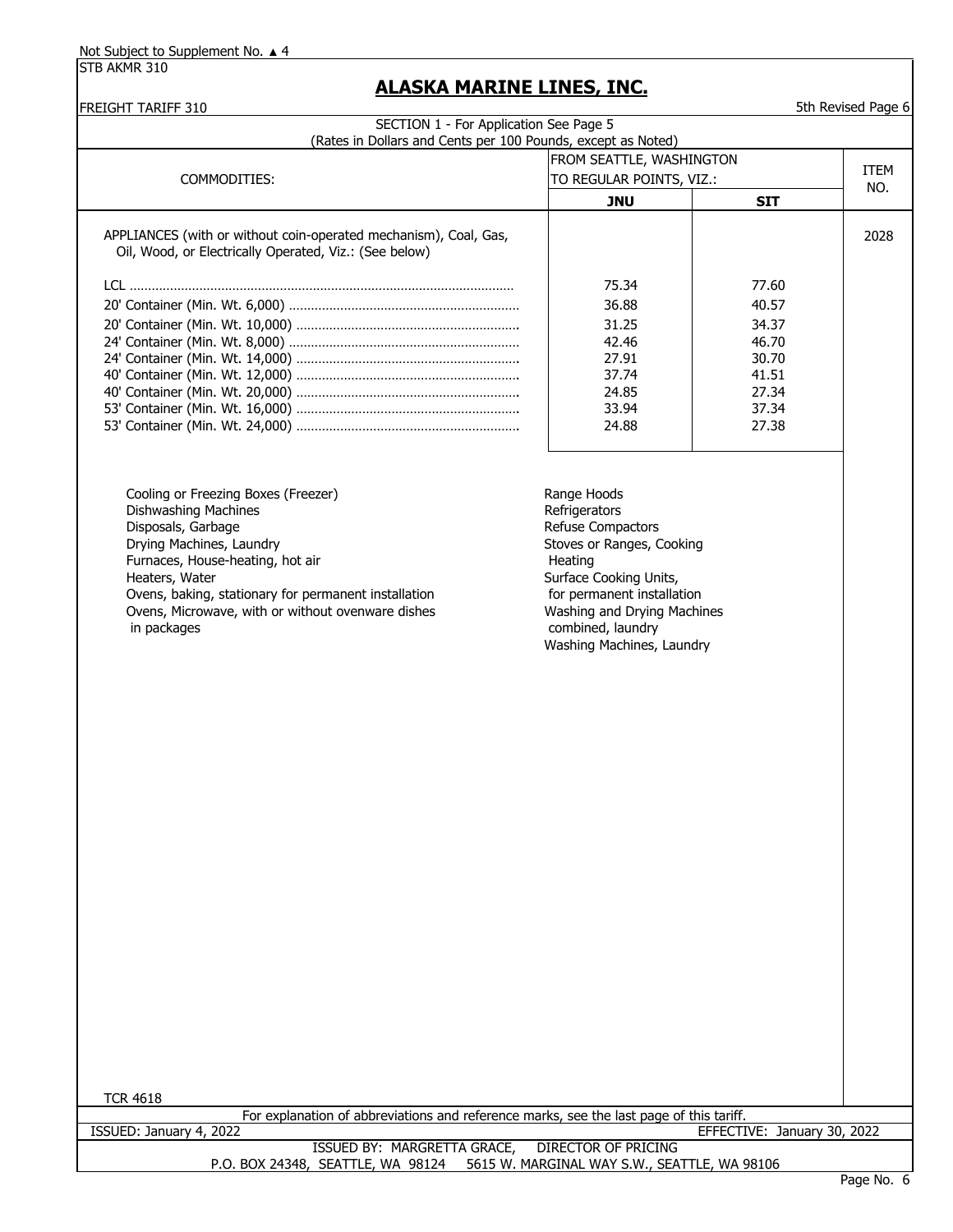STB AKMR 310

#### **ALASKA MARINE LINES, INC.**

FREIGHT TARIFF 310 **FREIGHT TARIFF 310** The state of the state of the state of the state of the state of the state of the state of the state of the state of the state of the state of the state of the state of the state of

| FROM SEATTLE, WASHINGTON<br>TO REGULAR POINTS, VIZ.:<br>JNU             | <b>SIT</b>                                                              | ITEM<br>NO. |
|-------------------------------------------------------------------------|-------------------------------------------------------------------------|-------------|
|                                                                         |                                                                         |             |
|                                                                         |                                                                         |             |
|                                                                         |                                                                         | 2112        |
| 16.11<br>14.93<br>12.16<br>8.08<br>7.01<br>7.92<br>6.82<br>7.96<br>7.25 | 20.37<br>18.44<br>11.54<br>8.88<br>7.71<br>8.72<br>7.51<br>8.76<br>7.97 |             |
|                                                                         |                                                                         |             |

NOTE 1. Does not apply to precast panels or columns. See Item 2868.

#### TCR 4618

|                                                                                                        |            | FROM SEATTLE, WASHINGTON |      |
|--------------------------------------------------------------------------------------------------------|------------|--------------------------|------|
| COMMODITIES:                                                                                           |            | TO REGULAR POINTS, VIZ.: |      |
|                                                                                                        | <b>JNU</b> | <b>SIT</b>               |      |
| BUILDING MATERIALS and OTHER ARTICLES, as described in Item<br>1008, in mixed loads only. (See Note 1) |            |                          | 2126 |
|                                                                                                        | 36.76      | 39.86                    |      |
|                                                                                                        | 18.84      | 20.72                    |      |
|                                                                                                        | 11.52      | 12.67                    |      |
|                                                                                                        | 9.10       | 10.00                    |      |
|                                                                                                        | 33.96      | 37.37                    |      |
|                                                                                                        | 17.66      | 19.42                    |      |
|                                                                                                        | 10.80      | 11.88                    |      |
|                                                                                                        | 9.10       | 10.00                    |      |
|                                                                                                        | 30.19      | 33.21                    |      |
|                                                                                                        | 15.69      | 17.26                    |      |
|                                                                                                        | 10.48      | 11.52                    |      |
|                                                                                                        | 29.90      | 31.63                    |      |
|                                                                                                        | 15.75      | 16.44                    |      |
|                                                                                                        | 10.19      | 11.21                    |      |
|                                                                                                        |            |                          |      |
|                                                                                                        |            |                          |      |
| NOTE 1. Item 882 shall not apply.                                                                      |            |                          |      |
|                                                                                                        |            |                          |      |
|                                                                                                        |            |                          |      |
|                                                                                                        |            |                          |      |
|                                                                                                        |            |                          |      |
| <b>TCR 4618</b>                                                                                        |            |                          |      |

| For explanation of abbreviations and reference marks, see the last page of this tariff. |                             |
|-----------------------------------------------------------------------------------------|-----------------------------|
| ISSUED: January 4, 2022                                                                 | EFFECTIVE: January 30, 2022 |
| ISSUED BY: MARGRETTA GRACE,<br>DIRECTOR OF PRICING                                      |                             |
| 5615 W. MARGINAL WAY S.W., SEATTLE, WA 98106<br>P.O. BOX 24348, SEATTLE, WA 98124       |                             |
|                                                                                         | $\sim$ $\sim$               |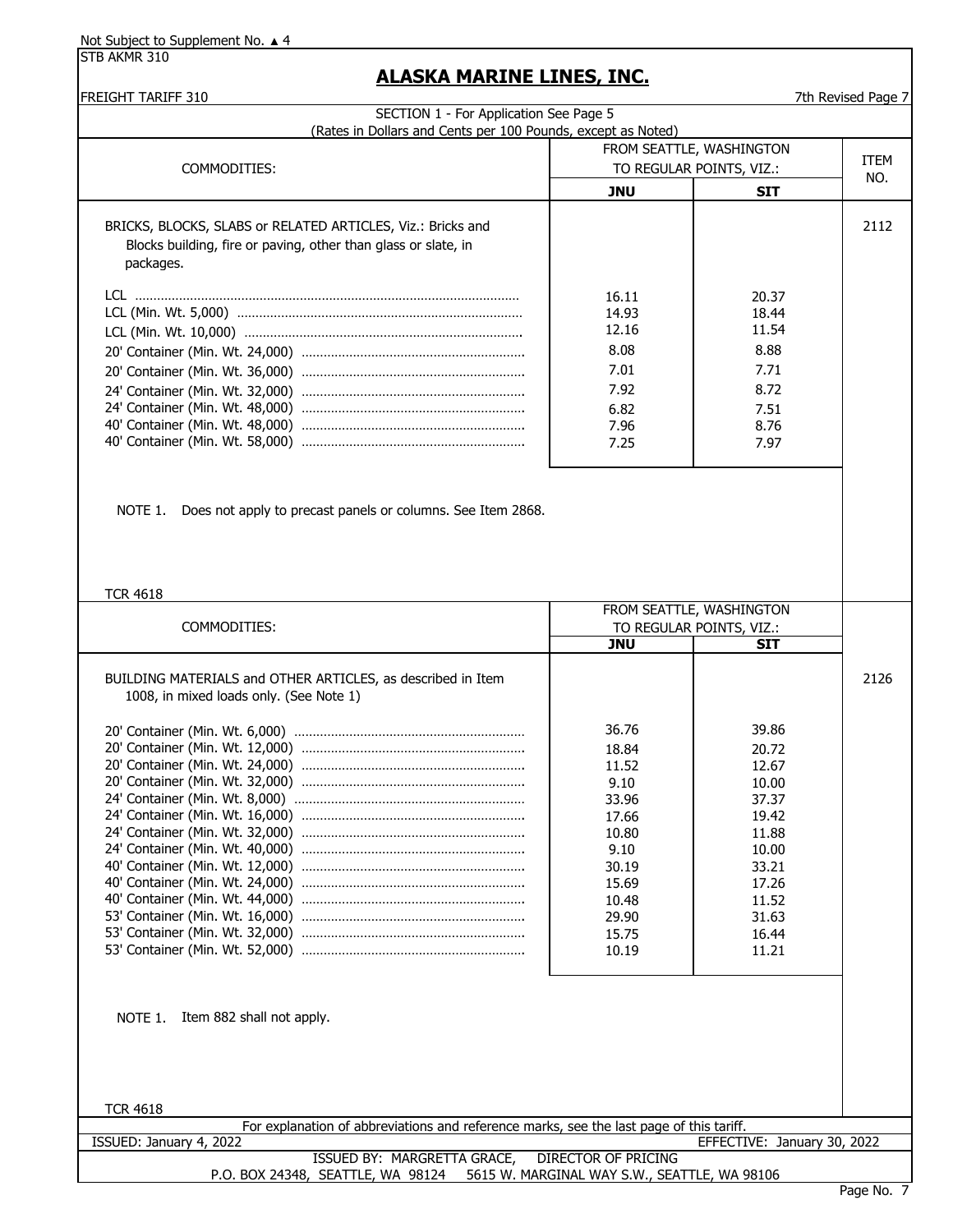STB AKMR 310

| (Rates in Dollars and Cents per 100 Pounds, except as Noted)                                               | SECTION 1 - For Application See Page 5 |                          |             |  |
|------------------------------------------------------------------------------------------------------------|----------------------------------------|--------------------------|-------------|--|
|                                                                                                            | FROM SEATTLE, WASHINGTON               |                          | <b>ITEM</b> |  |
| COMMODITIES:                                                                                               |                                        | TO REGULAR POINTS, VIZ.: | NO.         |  |
|                                                                                                            | <b>JNU</b>                             | <b>SIT</b>               |             |  |
| BUILDING MATERIALS and OTHER ARTICLES, Viz.: Building Woodwork,                                            |                                        |                          | 2133        |  |
| as described under the heading of "Building Woodwork Group"                                                |                                        |                          |             |  |
| in the NMFC; Wall cabinet Sections, KD or KD Flat, Doors, Skylights,                                       |                                        |                          |             |  |
| windows, NOI. Window extrusions, vinyl or aluminum; Vinyl or                                               |                                        |                          |             |  |
| plastic lattice sheets.                                                                                    |                                        |                          |             |  |
|                                                                                                            | 39.80                                  | 42.90                    |             |  |
|                                                                                                            | 33.15                                  | 37.78                    |             |  |
|                                                                                                            | 35.11                                  | 38.63                    |             |  |
|                                                                                                            |                                        |                          |             |  |
|                                                                                                            | 18.84                                  | 20.72                    |             |  |
|                                                                                                            | 11.52                                  | 12.67                    |             |  |
|                                                                                                            | 9.10                                   | 10.00                    |             |  |
|                                                                                                            | 33.96<br>17.66                         | 37.37<br>19.42           |             |  |
|                                                                                                            | 10.80                                  | 11.88                    |             |  |
|                                                                                                            | 9.10                                   | 10.00                    |             |  |
|                                                                                                            | 30.19                                  | 33.21                    |             |  |
|                                                                                                            | 15.69                                  | 17.26                    |             |  |
|                                                                                                            | 10.48                                  | 11.52                    |             |  |
|                                                                                                            | 29.52                                  | 31.63                    |             |  |
|                                                                                                            | 14.95                                  | 16.44                    |             |  |
|                                                                                                            | 10.19                                  | 11.21                    |             |  |
|                                                                                                            |                                        |                          |             |  |
|                                                                                                            |                                        |                          |             |  |
| <b>TCR 4618</b><br>For explanation of abbreviations and reference marks, see the last page of this tariff. |                                        |                          |             |  |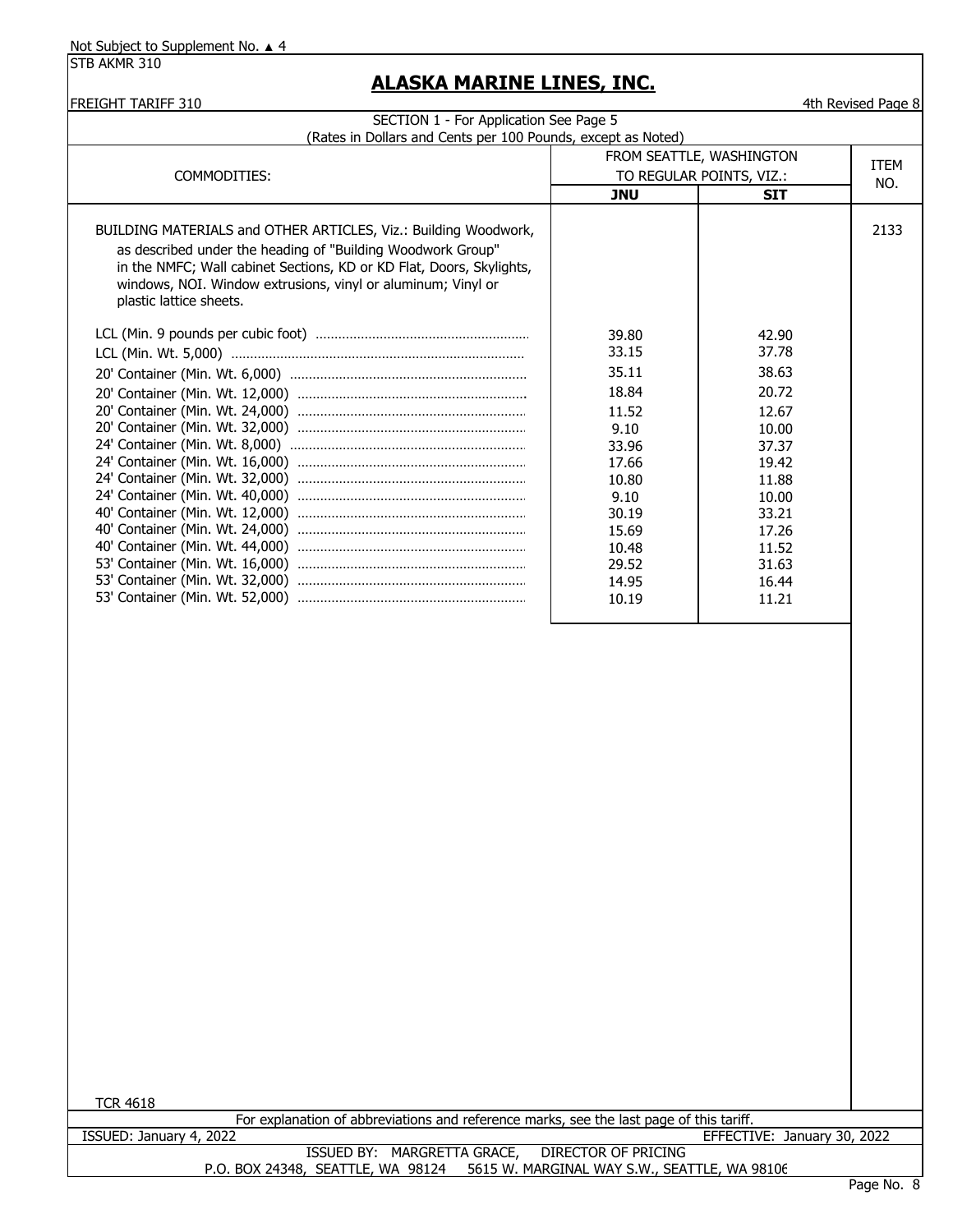COMMODITIES:

STB AKMR 310

#### **ALASKA MARINE LINES, INC.**

| FREIGHT TARIFF 310 |  |
|--------------------|--|
|                    |  |

#### 9th Revised Page 9 CEMENT and RELATED ARTICLES, in packages, Viz.: (See Below) LCL …………………………………………………………………………………………… LCL (Min. Wt. 5,000) …………………………………………………………………… LCL (Min. Wt. 10,000) …………………………………………………………………. 20' Container (Min. Wt. 24,000) ……………………………………………………. 20' Container (Min. Wt. 36,000) ……………………………………………………. 24' Container (Min. Wt. 32,000) ……………………………………………………. 24' Container (Min. Wt. 48,000) ……………………………………………………. 40' Container (Min. Wt. 42,000) ……………………………………………………. 40' Container (Min. Wt. 56,000) ……………………………………………………. 53' Container (Min. Wt. 44,000) ……………………………………………………. 53' Container (Min. Wt. 56,000) ……………………………………………………. 15.23 11.58 8.20 17.17 9.01 8.15 6.99 7.84 6.36 8.01 6.41 9.85 SECTION 1 - For Application See Page 5 (Rates in Dollars and Cents per 100 Pounds, except as Noted) **JNU SIT** TO REGULAR POINTS, VIZ.: FROM SEATTLE, WASHINGTON 2175.00 ITEM NO. 17.91 16.54 13.03 7.69 8.62 7.00 8.81 7.06 9.85 8.15

| Viz.:                                                           |                            |                          |                                   |      |  |
|-----------------------------------------------------------------|----------------------------|--------------------------|-----------------------------------|------|--|
| Agents, air entraining                                          | Colloidal Clay (Bentonite) |                          | Mud or Compounds, well drilling   |      |  |
| Anhydrous Sodium Carbonate                                      | Fire Clay                  |                          | Plaster or Joint Compound         |      |  |
| Cement, high temperature bonding.                               | Fly Ash                    |                          | Plasticizer, Concrete or Masonry. |      |  |
| Cement, hydraulic masonry, mortar                               | Gravel                     | Sand                     |                                   |      |  |
| natural or portland.                                            | Grout                      | Soda Ash                 |                                   |      |  |
| Clay, NOI                                                       | Lime                       | Stucco                   |                                   |      |  |
|                                                                 | Magnesite                  |                          | Water Reducing compounds          |      |  |
| <b>TCR 4618</b>                                                 |                            |                          |                                   |      |  |
|                                                                 |                            | FROM SEATTLE, WASHINGTON |                                   |      |  |
| COMMODITIES:                                                    |                            | TO REGULAR POINTS, VIZ.: |                                   |      |  |
|                                                                 |                            | JNU                      | SIT                               |      |  |
| COVERINGS, Floor as described in: Items 70500 through 71020 and |                            |                          |                                   | 2266 |  |
| 188210 of the NMFC, and related articles.                       |                            |                          |                                   |      |  |
| I Cl                                                            |                            | 37.12                    | 40.83                             |      |  |
|                                                                 |                            | 36.23                    | 39.86                             |      |  |

|                                                                                         | 18.84 | 24.18                       |  |
|-----------------------------------------------------------------------------------------|-------|-----------------------------|--|
|                                                                                         | 10.03 | 12.88                       |  |
|                                                                                         | 7.92  | 10.17                       |  |
|                                                                                         | 33.96 | 37.37                       |  |
|                                                                                         | 17.66 | 22.01                       |  |
|                                                                                         | 9.41  | 11.72                       |  |
|                                                                                         | 7.92  | 9.87                        |  |
|                                                                                         | 30.19 | 33.21                       |  |
|                                                                                         | 15.69 | 17.26                       |  |
|                                                                                         | 9.12  | 10.22                       |  |
|                                                                                         | 31.06 | 32.28                       |  |
|                                                                                         | 14.95 | 16.44                       |  |
|                                                                                         | 9.80  | 10.78                       |  |
|                                                                                         |       |                             |  |
|                                                                                         |       |                             |  |
| <b>TCR 4618</b>                                                                         |       |                             |  |
| For explanation of abbreviations and reference marks, see the last page of this tariff. |       |                             |  |
| ISSUED: January 4, 2022                                                                 |       | EFFECTIVE: January 30, 2022 |  |
| ISSUED BY: MARGRETTA GRACE, DIRECTOR OF PRICING                                         |       |                             |  |
| P.O. BOX 24348, SEATTLE, WA 98124 5615 W. MARGINAL WAY S.W., SEATTLE, WA 98106          |       |                             |  |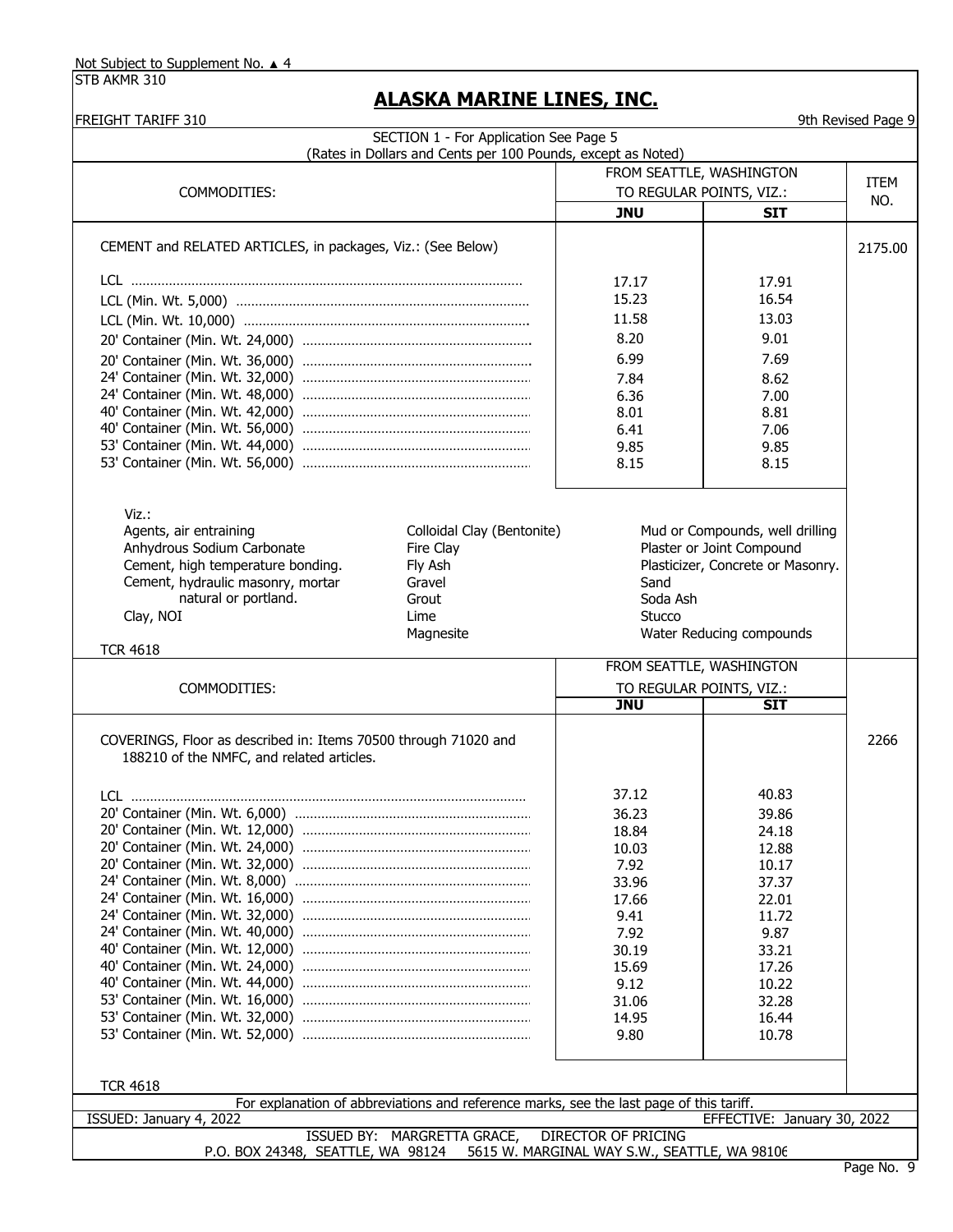STB AKMR 310

| (Rates in Dollars and Cents per 100 Pounds, except as Noted)                                                         |            |                                                      |             |
|----------------------------------------------------------------------------------------------------------------------|------------|------------------------------------------------------|-------------|
| COMMODITIES:                                                                                                         |            | FROM SEATTLE, WASHINGTON<br>TO REGULAR POINTS, VIZ.: | <b>ITEM</b> |
|                                                                                                                      | <b>JNU</b> | <b>SIT</b>                                           | NO.         |
| ELECTRICAL EQUIPMENT, as described in Item 1015. (See Note 1)                                                        |            |                                                      | 2310        |
|                                                                                                                      |            |                                                      |             |
|                                                                                                                      | 22.30      | 46.36                                                |             |
|                                                                                                                      | 20.07      | 28.50                                                |             |
|                                                                                                                      | 15.69      | 17.26                                                |             |
|                                                                                                                      | 10.04      | 11.05                                                |             |
|                                                                                                                      | 8.67       | 9.53                                                 |             |
|                                                                                                                      | 14.72      | 16.19                                                |             |
|                                                                                                                      | 9.41       | 10.36                                                |             |
|                                                                                                                      | 8.67       | 9.53                                                 |             |
|                                                                                                                      | 14.65      | 15.73                                                |             |
|                                                                                                                      | 9.13       | 9.87                                                 |             |
|                                                                                                                      | 14.21      | 15.02                                                |             |
|                                                                                                                      | 9.54       | 10.77                                                |             |
|                                                                                                                      |            |                                                      |             |
|                                                                                                                      |            |                                                      |             |
| Related articles, not specifically named, but not exceeding five (5%) percent of the billed weight of the<br>NOTE 1. |            |                                                      |             |
|                                                                                                                      |            |                                                      |             |
|                                                                                                                      |            |                                                      |             |
|                                                                                                                      |            |                                                      |             |
|                                                                                                                      |            |                                                      |             |
| <b>TCR 4618</b>                                                                                                      |            |                                                      |             |
|                                                                                                                      |            |                                                      |             |
|                                                                                                                      |            |                                                      |             |
| COMMODITIES:                                                                                                         |            | FROM SEATTLE, WASHINGTON<br>TO REGULAR POINTS, VIZ.: |             |
|                                                                                                                      | <b>JNU</b> | <b>SIT</b>                                           |             |
|                                                                                                                      |            |                                                      |             |
|                                                                                                                      |            |                                                      | 2332        |
| Electrical Lamps; Electrical Light Fixtures; Electrical Lighting Poles                                               |            |                                                      |             |
| and Standards, other than wooden; Electrical Lighting Transformers,                                                  |            |                                                      |             |
| not exceeding 25 pounds each                                                                                         |            |                                                      |             |
|                                                                                                                      |            |                                                      |             |
|                                                                                                                      | 23.84      | 46.63                                                |             |
| ELECTRICAL LIGHT FIXTURES GROUP, Viz.: Electrical Connector Boxes;                                                   | 21.46      | 41.41                                                |             |
|                                                                                                                      | 21.98      | 26.37                                                |             |
|                                                                                                                      | 22.24      | 26.68                                                |             |
|                                                                                                                      | 16.98      | 18.84                                                |             |
|                                                                                                                      | 18.17      | 19.92                                                |             |
|                                                                                                                      |            |                                                      |             |
|                                                                                                                      |            |                                                      |             |
|                                                                                                                      |            |                                                      |             |
|                                                                                                                      |            |                                                      |             |
|                                                                                                                      |            |                                                      |             |
|                                                                                                                      |            |                                                      |             |
|                                                                                                                      |            |                                                      |             |
|                                                                                                                      |            |                                                      |             |
|                                                                                                                      |            |                                                      |             |
| <b>TCR 4618</b><br>For explanation of abbreviations and reference marks, see the last page of this tariff.           |            |                                                      |             |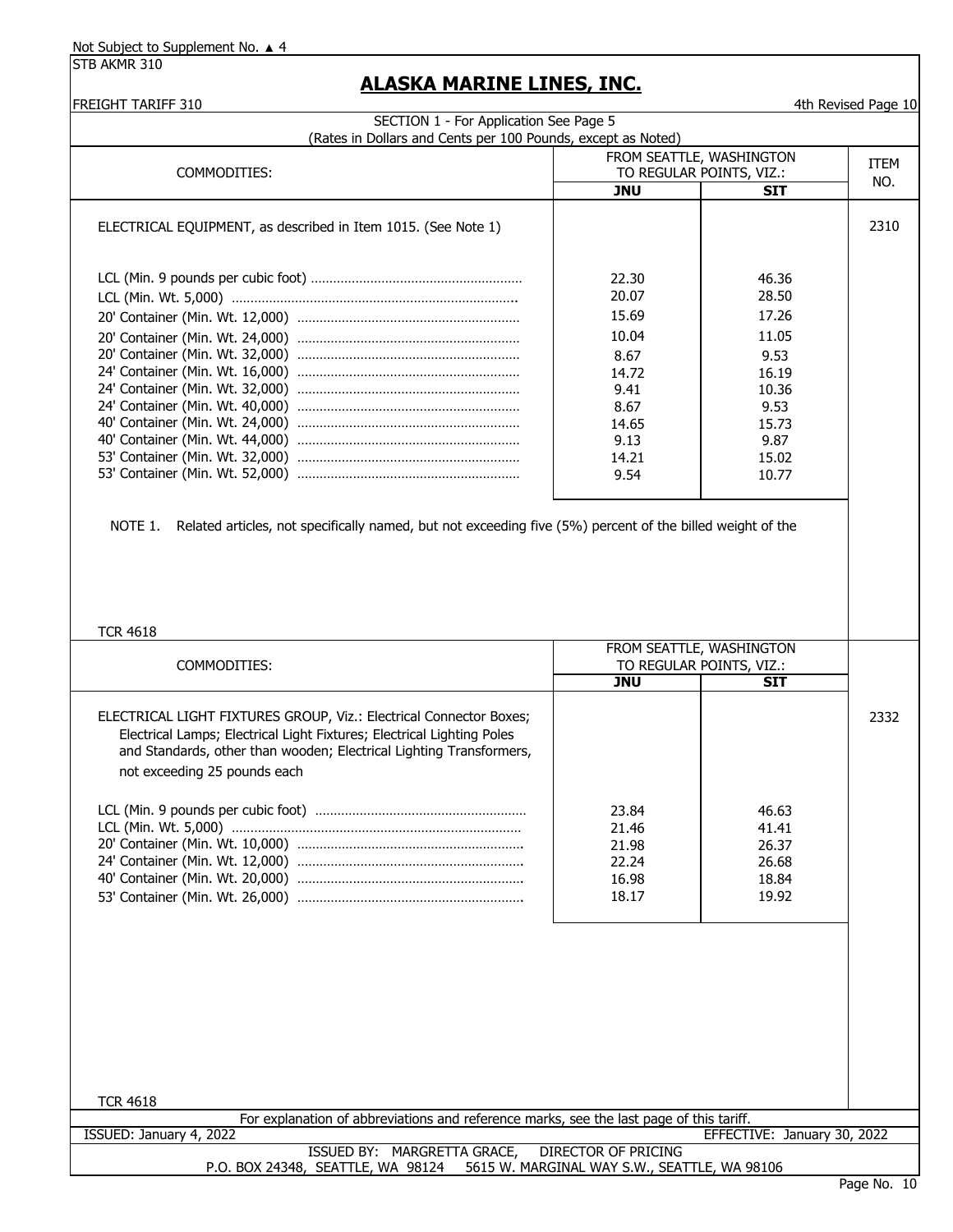STB AKMR 310

# **ALASKA MARINE LINES, INC.**

FREIGHT TARIFF 310 4th Revised Page 11

| SECTION 1 - For Application See Page 5<br>(Rates in Dollars and Cents per 100 Pounds, except as Noted)        |                            |                             |      |
|---------------------------------------------------------------------------------------------------------------|----------------------------|-----------------------------|------|
|                                                                                                               |                            | FROM SEATTLE, WASHINGTON    |      |
| COMMODITIES:                                                                                                  |                            | TO REGULAR POINTS, VIZ.:    | ITEM |
|                                                                                                               | <b>JNU</b>                 | <b>SIT</b>                  | NO.  |
|                                                                                                               |                            |                             |      |
| ELECTRICAL EQUIPMENT, Wire, electrical, brass, aluminum or copper,                                            |                            |                             | 2340 |
| plain, covered or insulated. Transmission cable, copper clad wire,                                            |                            |                             |      |
| Cable, electric as listed in Items 61150, 61160 and 61170 of the                                              |                            |                             |      |
| NMFC.                                                                                                         |                            |                             |      |
|                                                                                                               |                            |                             |      |
|                                                                                                               | 22.30                      | 31.02                       |      |
|                                                                                                               | 20.07                      | 27.91                       |      |
|                                                                                                               | 19.35                      | 23.73                       |      |
|                                                                                                               | 19.19                      | 21.64                       |      |
|                                                                                                               | 10.04                      | 11.05                       |      |
|                                                                                                               | 8.67                       | 9.53                        |      |
|                                                                                                               | 14.72                      | 16.19                       |      |
|                                                                                                               | 9.41                       | 10.36                       |      |
|                                                                                                               | 8.67                       | 9.53                        |      |
|                                                                                                               | 14.15<br>9.13              | 14.40<br>10.04              |      |
|                                                                                                               | 15.30                      | 16.08                       |      |
|                                                                                                               | 9.81                       | 10.85                       |      |
|                                                                                                               |                            |                             |      |
| <b>TCR 4618</b>                                                                                               |                            | FROM SEATTLE, WASHINGTON    |      |
| COMMODITIES:                                                                                                  |                            | TO REGULAR POINTS, VIZ.:    |      |
|                                                                                                               | <b>JNU</b>                 | <b>SIT</b>                  |      |
| FERTILIZERS and HORTICULTURAL ARTICLES, as described in Item 1016.                                            |                            |                             |      |
|                                                                                                               |                            |                             | 2350 |
|                                                                                                               |                            |                             |      |
|                                                                                                               | 19.84                      | 23.06                       |      |
|                                                                                                               | 19.14                      | 21.02                       |      |
|                                                                                                               | 17.47                      | 19.22                       |      |
|                                                                                                               | 11.97<br>9.18              | 12.70<br>9.74               |      |
|                                                                                                               | 18.19                      | 20.01                       |      |
|                                                                                                               | 12.48                      | 13.24                       |      |
|                                                                                                               | 9.56                       | 10.14                       |      |
|                                                                                                               | 16.97                      | 17.95                       |      |
|                                                                                                               | 9.77                       | 10.59                       |      |
|                                                                                                               | 15.99                      | 16.66                       |      |
|                                                                                                               | 8.56                       | 9.60                        |      |
|                                                                                                               |                            |                             |      |
|                                                                                                               |                            |                             |      |
|                                                                                                               |                            |                             |      |
|                                                                                                               |                            |                             |      |
|                                                                                                               |                            |                             |      |
|                                                                                                               |                            |                             |      |
|                                                                                                               |                            |                             |      |
| <b>TCR 4618</b><br>For explanation of abbreviations and reference marks, see the last page of this tariff.    |                            |                             |      |
| ISSUED: January 4, 2022                                                                                       |                            | EFFECTIVE: January 30, 2022 |      |
| ISSUED BY: MARGRETTA GRACE,<br>P.O. BOX 24348, SEATTLE, WA 98124 5615 W. MARGINAL WAY S.W., SEATTLE, WA 98106 | <b>DIRECTOR OF PRICING</b> |                             |      |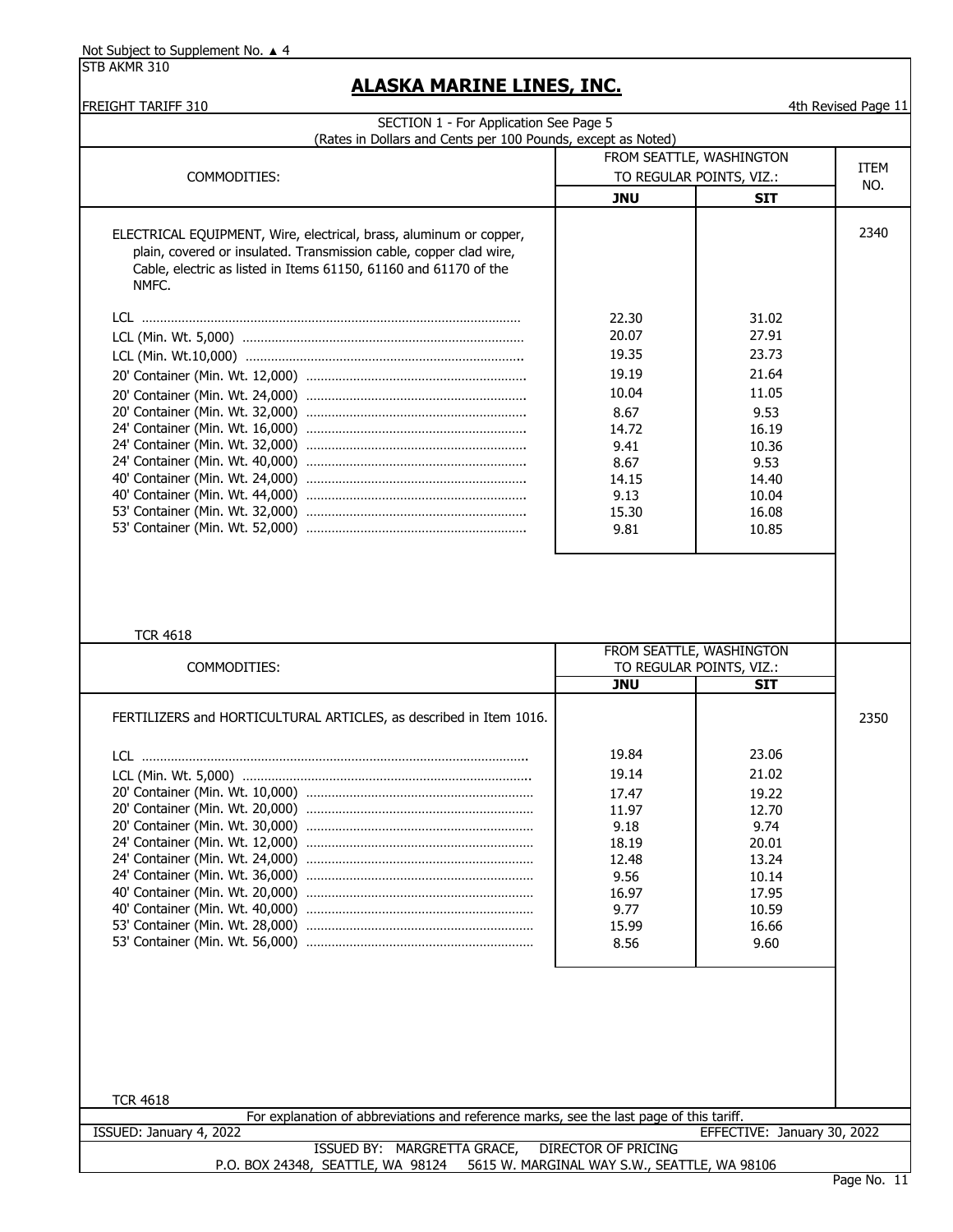| <b>FREIGHT TARIFF 310</b><br>SECTION 1 - For Application See Page 5                                                                        |                                              |                             | 4th Revised Page 12 |
|--------------------------------------------------------------------------------------------------------------------------------------------|----------------------------------------------|-----------------------------|---------------------|
| (Rates in Dollars and Cents per 100 Pounds, except as Noted)                                                                               |                                              |                             |                     |
|                                                                                                                                            |                                              | FROM SEATTLE, WASHINGTON    |                     |
| COMMODITIES:                                                                                                                               | TO REGULAR POINTS, VIZ.:                     |                             | <b>ITEM</b><br>NO.  |
|                                                                                                                                            | <b>JNU</b>                                   | <b>SIT</b>                  |                     |
|                                                                                                                                            |                                              |                             |                     |
| INSULATING MATERIAL, NOS, as described under the heading                                                                                   |                                              |                             | 2546                |
| "Insulating Materials" in the NMFC. (See Note 1)                                                                                           |                                              |                             |                     |
|                                                                                                                                            | 91.76                                        | 93.61                       |                     |
|                                                                                                                                            | 64.19                                        | 70.61                       |                     |
|                                                                                                                                            | 31.66                                        | 34.82                       |                     |
|                                                                                                                                            |                                              | 66.68                       |                     |
|                                                                                                                                            | 60.62                                        |                             |                     |
|                                                                                                                                            | 30.75                                        | 33.82                       |                     |
|                                                                                                                                            | 45.84                                        | 50.43                       |                     |
|                                                                                                                                            | 22.61                                        | 24.87                       |                     |
|                                                                                                                                            | 52.09                                        | 52.43                       |                     |
|                                                                                                                                            | 23.12                                        | 24.07                       |                     |
| Rate applies only to rolls, batts, bags, or boxes and specifically excludes rigid sheet or insulation board.<br>NOTE 1.<br><b>TCR 4618</b> |                                              |                             |                     |
|                                                                                                                                            | FROM SEATTLE, WASHINGTON                     |                             |                     |
| COMMODITIES:                                                                                                                               | TO REGULAR POINTS, VIZ.:<br><b>JNU</b>       | <b>SIT</b>                  |                     |
|                                                                                                                                            |                                              |                             |                     |
| IRON and STEEL and OTHER ARTICLES, as described in Item 1021,<br>Group I and II.                                                           |                                              |                             | 2574                |
|                                                                                                                                            | 24.01                                        | 24.51                       |                     |
|                                                                                                                                            | 21.55                                        | 21.77                       |                     |
|                                                                                                                                            | 14.76                                        | 17.97                       |                     |
|                                                                                                                                            | 10.03                                        | 10.39                       |                     |
|                                                                                                                                            | 7.69                                         | 8.26                        |                     |
|                                                                                                                                            | 10.46                                        | 10.83                       |                     |
|                                                                                                                                            | 7.65                                         | 8.04                        |                     |
|                                                                                                                                            | 8.84                                         | 9.15                        |                     |
|                                                                                                                                            | 8.73                                         | 9.03                        |                     |
|                                                                                                                                            |                                              |                             |                     |
|                                                                                                                                            |                                              |                             |                     |
|                                                                                                                                            |                                              |                             |                     |
|                                                                                                                                            |                                              |                             |                     |
|                                                                                                                                            |                                              |                             |                     |
|                                                                                                                                            |                                              |                             |                     |
|                                                                                                                                            |                                              |                             |                     |
|                                                                                                                                            |                                              |                             |                     |
|                                                                                                                                            |                                              |                             |                     |
|                                                                                                                                            |                                              |                             |                     |
| <b>TCR 4618</b>                                                                                                                            |                                              |                             |                     |
| For explanation of abbreviations and reference marks, see the last page of this tariff.<br>ISSUED: January 4, 2022                         |                                              | EFFECTIVE: January 30, 2022 |                     |
| ISSUED BY: MARGRETTA GRACE,                                                                                                                | <b>DIRECTOR OF PRICING</b>                   |                             |                     |
| P.O. BOX 24348, SEATTLE, WA 98124                                                                                                          | 5615 W. MARGINAL WAY S.W., SEATTLE, WA 98106 |                             |                     |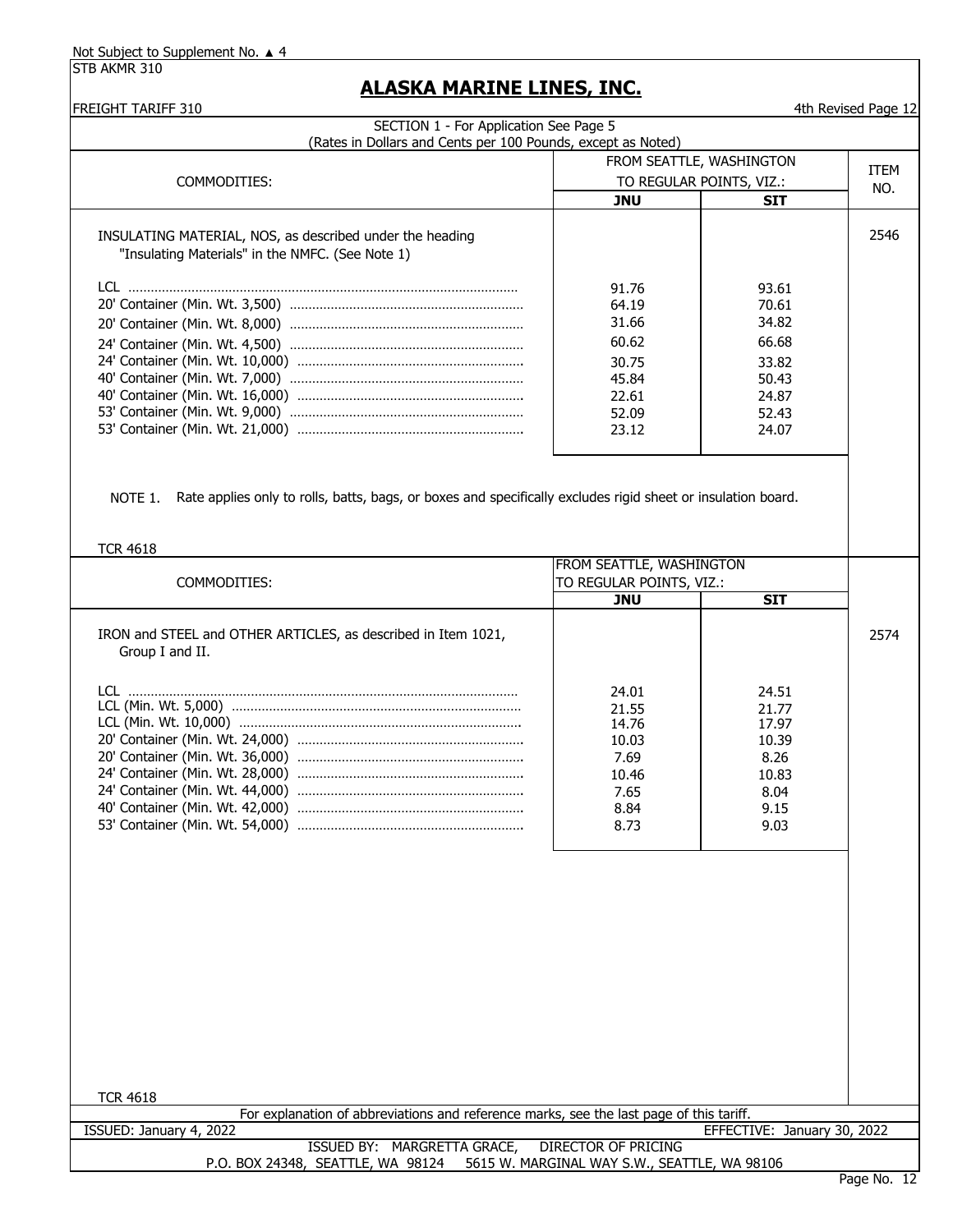|                                                                                                              |                                                                               | FROM SEATTLE, WASHINGTON                                                      |                    |
|--------------------------------------------------------------------------------------------------------------|-------------------------------------------------------------------------------|-------------------------------------------------------------------------------|--------------------|
| COMMODITIES:                                                                                                 | TO REGULAR POINTS, VIZ.:                                                      |                                                                               | <b>ITEM</b><br>NO. |
|                                                                                                              | <b>JNU</b>                                                                    | <b>SIT</b>                                                                    |                    |
| IRON and STEEL, Sheet Metal Duct Work, Spiral Pipe, Pipe or Duct with<br>side seams closed, and Accessories. |                                                                               |                                                                               | 2591               |
|                                                                                                              | 44.65<br>36.23<br>20.83<br>38.82<br>22.33<br>30.19<br>17.36<br>28.75<br>16.54 | 47.81<br>39.86<br>22.91<br>42.71<br>24.55<br>33.21<br>19.10<br>31.62<br>18.19 |                    |
| <b>TCR 4618</b><br>COMMODITIES:                                                                              | TO REGULAR POINTS, VIZ.:<br><b>JNU</b>                                        | FROM SEATTLE, WASHINGTON<br><b>SIT</b>                                        |                    |
| IRON or STEEL ARTICLES, Pipe and Fittings, Cast Iron, Ductile (without                                       |                                                                               |                                                                               | 2600               |
| structural fabrication) or Wrought Iron. (See Note 1)                                                        |                                                                               |                                                                               |                    |
|                                                                                                              | 24.01<br>21.55<br>18.47<br>10.03<br>7.69<br>10.46<br>7.65<br>8.84             | 27.17<br>24.37<br>20.37<br>10.39<br>8.26<br>10.83<br>8.04<br>9.15             |                    |
|                                                                                                              |                                                                               |                                                                               |                    |
| <b>TCR 4618</b><br>For explanation of abbreviations and reference marks, see the last page of this tariff.   |                                                                               |                                                                               |                    |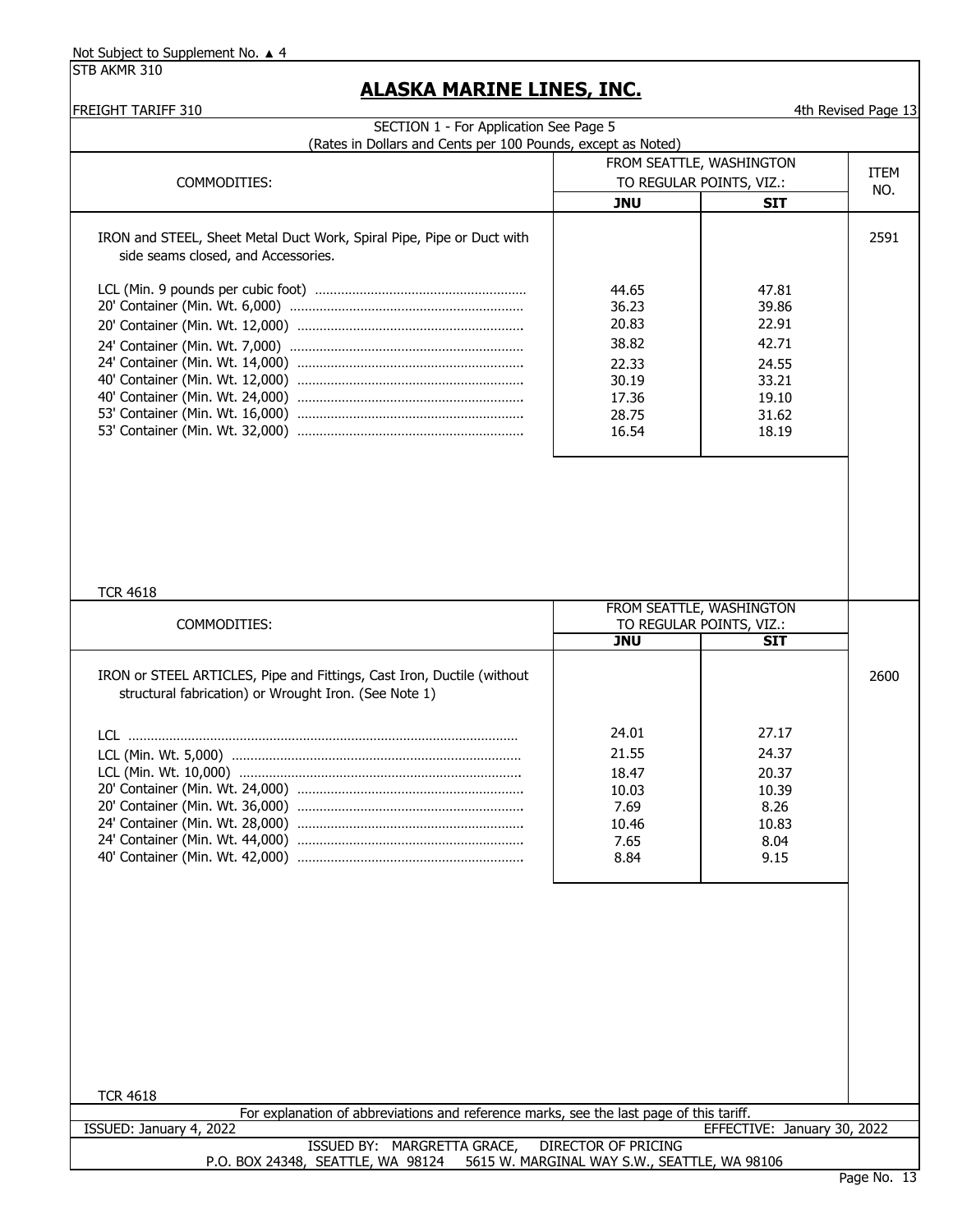STB AKMR 310

#### **ALASKA MARINE LINES, INC.**

FREIGHT TARIFF 310 5th Revised Page 14 COMMODITIES: CULVERT, ALUMINUM, IRON or STEEL, PLASTIC; SU, bundled not exceeding 8'6" wide or 8'6" high. (See Notes 1 through 4) LCL (Rate in dollars and cents per cubic foot) ………………………………………………………………………………………… 20' Platform ………………………………………………………………………………. 24' Platform ………………………………………………………………………………. 40' Platform ………………………………………………………………………………. NOTE 1. Platform rates are in dollars and cents per platform. NOTE 2. NOTE 3. Rates also apply to culvert with bottoms attached. NOTE 4. TCR 4618 COMMODITIES: LUMBER, VIZ.: Manufactured Joist, in packages, I-Beam Joist consisting of plywood or ground woodboard webbing and laminated veneer or lumber flanges, laminated veneer lumber, wood I-Beam and caps and blocking, including necessary hardware for assembly. (Trade names may be shown as TJI or BCI or another name). LCL …………………………………………………………………………………………… LCL (Min. Wt. 5,000) …………………………………………………………………… 20' Container (Min. Wt. 24,000) …………………………………………………….. 24' Container (Min. Wt. 28,000) …………………………………………………….. 40' Container (Min. Wt. 44,000) …………………………………………………….. TCR 4618 23.48 10.81 10.93 9.28 2648 P.O. BOX 24348, SEATTLE, WA 98124 5615 W. MARGINAL WAY S.W., SEATTLE, WA 98106 Shipments exceeding dimensions of equipment are subject to over dimension charges per STB AKMR 100, Series, Item 568. For explanation of abbreviations and reference marks, see the last page of this tariff. ISSUED: January 4, 2022 EFFECTIVE: January 30, 2022 ISSUED BY: MARGRETTA GRACE, DIRECTOR OF PRICING 22.63 9.28 9.94 24.47 8.43 **JNU** FROM SEATTLE, WASHINGTON TO REGULAR POINTS, VIZ.: **SIT** 25.55 SECTION 1 - For Application See Page 5 (Rates in Dollars and Cents per 100 Pounds, except as Noted) **JNU SIT** 2601 FROM SEATTLE, WASHINGTON TO REGULAR POINTS, VIZ.: TEM NO. Shipment must be steel strapped into lifts able to be handled by forklift. \$3.96 \$2,363.00 \$2,575.00 \$3,835.00 \$3.93 \$2,154.00 \$2,451.00 \$3,520.00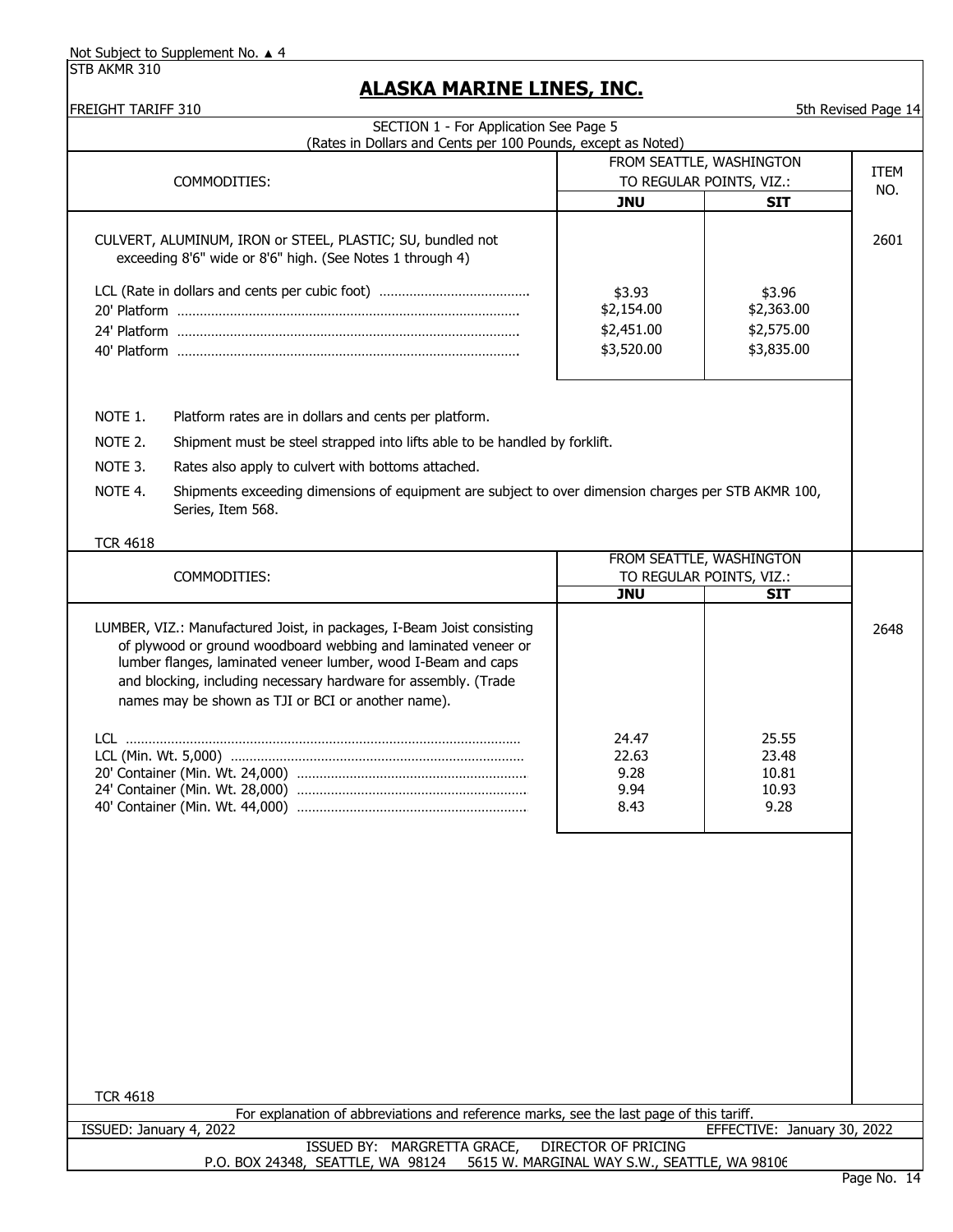| (Rates in Dollars and Cents per 100 Pounds, except as Noted)                                                                                                                        |                                                                         |                                                                           |             |
|-------------------------------------------------------------------------------------------------------------------------------------------------------------------------------------|-------------------------------------------------------------------------|---------------------------------------------------------------------------|-------------|
|                                                                                                                                                                                     |                                                                         | FROM SEATTLE, WASHINGTON                                                  | <b>ITEM</b> |
| COMMODITIES:                                                                                                                                                                        |                                                                         | TO REGULAR POINTS, VIZ.:                                                  | NO.         |
|                                                                                                                                                                                     | <b>JNU</b>                                                              | SIT                                                                       |             |
| LUMBER, Boards or Sheets, flat, Viz.: Particle Board; Paneling, NOS;<br>Plywood; Waferboard, Orientated Strand Board, (OSB); Wood, built<br>up or combined, NOI.                    |                                                                         |                                                                           | 2651        |
|                                                                                                                                                                                     | 18.18<br>17.45<br>13.76<br>8.86<br>7.05<br>8.03<br>7.10<br>7.87<br>7.57 | 23.77<br>23.14<br>20.72<br>10.31<br>9.28<br>10.20<br>9.39<br>8.66<br>8.34 |             |
| <b>TCR 4618</b><br>COMMODITIES:                                                                                                                                                     | <b>JNU</b>                                                              | FROM SEATTLE, WASHINGTON<br>TO REGULAR POINTS, VIZ.:<br><b>SIT</b>        |             |
| LUMBER, Viz.: Lumber Rough or Surfaced, NOS; TIES, Railroad;<br>TIMBERS; SURVEY STAKES; GLU LAMINATED BEAMS, in straight<br>forms laminated or buildup; FIBRE and CEMENT, Combined. |                                                                         |                                                                           | 2658        |
|                                                                                                                                                                                     | 18.18                                                                   | 22.00                                                                     |             |
|                                                                                                                                                                                     | 17.45                                                                   | 20.26                                                                     |             |
|                                                                                                                                                                                     | 13.76                                                                   | 16.41                                                                     |             |
|                                                                                                                                                                                     | 8.67                                                                    | 10.31                                                                     |             |
|                                                                                                                                                                                     | 7.20<br>8.03                                                            | 9.28<br>10.20                                                             |             |
|                                                                                                                                                                                     | 7.10                                                                    | 9.39                                                                      |             |
|                                                                                                                                                                                     | 7.87                                                                    | 8.66                                                                      |             |
|                                                                                                                                                                                     | 7.57                                                                    | 8.34                                                                      |             |
|                                                                                                                                                                                     |                                                                         |                                                                           |             |
|                                                                                                                                                                                     |                                                                         |                                                                           |             |
| <b>TCR 4618</b>                                                                                                                                                                     |                                                                         |                                                                           |             |
| For explanation of abbreviations and reference marks, see the last page of this tariff.                                                                                             |                                                                         | EFFECTIVE: January 30, 2022                                               |             |
| ISSUED: January 4, 2022                                                                                                                                                             |                                                                         |                                                                           |             |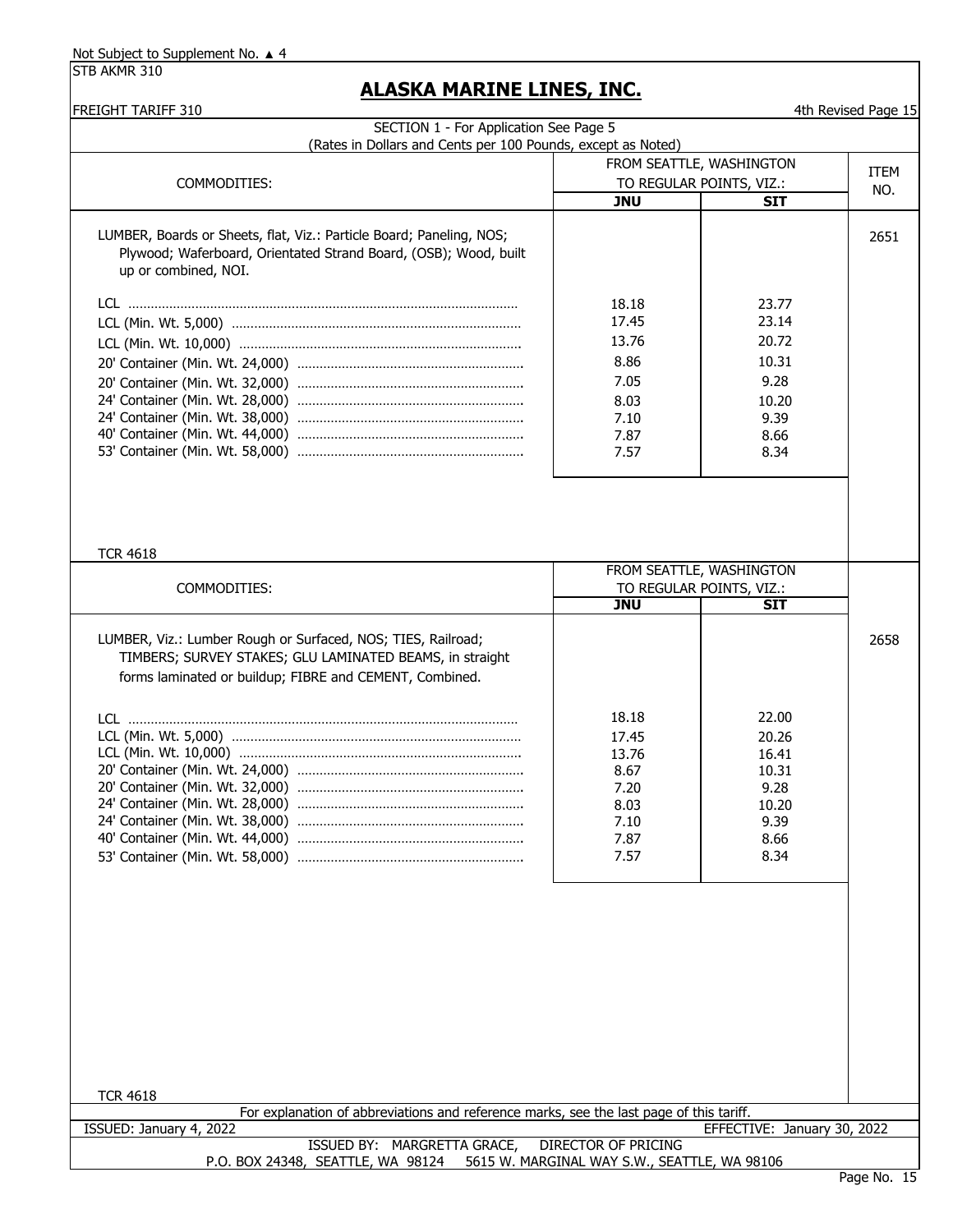STB AKMR 310

# **ALASKA MARINE LINES, INC.**

# FREIGHT TARIFF 310 5th Revised Page 16 SECTION 1 - For Application See Page 5

| SECTION 1 - For Application See Page 5<br>(Rates in Dollars and Cents per 100 Pounds, except as Noted)                                                                                                                                                                                                                                                                                                                                                              |                                                                              |                                                                               |             |
|---------------------------------------------------------------------------------------------------------------------------------------------------------------------------------------------------------------------------------------------------------------------------------------------------------------------------------------------------------------------------------------------------------------------------------------------------------------------|------------------------------------------------------------------------------|-------------------------------------------------------------------------------|-------------|
| COMMODITIES:                                                                                                                                                                                                                                                                                                                                                                                                                                                        | FROM SEATTLE, WASHINGTON<br>TO REGULAR POINTS, VIZ.:                         |                                                                               | <b>ITEM</b> |
|                                                                                                                                                                                                                                                                                                                                                                                                                                                                     | <b>JNU</b>                                                                   | <b>SIT</b>                                                                    | NO.         |
| LUMBER Viz.: Poles or Piling, treated or untreated. (See Notes 1<br>through 3).                                                                                                                                                                                                                                                                                                                                                                                     |                                                                              |                                                                               | 2660        |
| Exceeding 40' OAL, but not exceeding 54' OAL (Min. Wt. 30,000)<br>Exceeding 54' OAL, but not exceeding 65' OAL (Min. Wt. 30,000)<br>Exceeding 65' OAL, but not exceeding 75' OAL (Min. Wt. 30,000)<br>Exceeding 75' OAL, but not exceeding 85' OAL (Min. Wt. 30,000)<br>Exceeding 85' OAL, but not exceeding 95' OAL (Min. Wt. 30,000)<br>Exceeding 95' OAL, but not exceeding 105' OAL (Min. Wt. 30,000)                                                           | 23.21<br>7.69<br>13.00<br>17.12<br>20.10<br>21.18<br>23.33<br>25.36<br>30.42 | 27.36<br>11.73<br>15.96<br>21.46<br>25.82<br>29.65<br>33.58<br>37.46<br>41.54 |             |
| Shipper must show the number of poles and piling in each length group, together with the gross weight<br>NOTE 1.<br>of each length of piling. Total gross weight of the entire shipment, of all sizes shipped, will be used to<br>determine the rate basis for each length shipped.<br>NOTE 2.<br>EXCEPTION: AKMR 100, series, Item 568 (A) (I) shall not apply.<br>NOTE 3.<br>Shipments exceeding 40' in overall length will move between Carriers terminals only. |                                                                              |                                                                               |             |
| <b>TCR 4618</b>                                                                                                                                                                                                                                                                                                                                                                                                                                                     |                                                                              |                                                                               |             |
| COMMODITIES:                                                                                                                                                                                                                                                                                                                                                                                                                                                        | FROM SEATTLE, WASHINGTON<br>TO REGULAR POINTS, VIZ.:                         |                                                                               |             |
|                                                                                                                                                                                                                                                                                                                                                                                                                                                                     | <b>JNU</b>                                                                   | <b>SIT</b>                                                                    |             |
| MANHOLES or UTILITY VAULTS, NOI, concrete reinforced or not<br>reinforced.                                                                                                                                                                                                                                                                                                                                                                                          |                                                                              |                                                                               | 2693        |
|                                                                                                                                                                                                                                                                                                                                                                                                                                                                     | 27.40<br>23.48<br>19.91<br>9.72<br>7.27<br>9.35<br>8.18<br>8.31<br>8.21      | 30.34<br>25.98<br>22.04<br>11.03<br>7.99<br>10.28<br>9.01<br>9.14<br>9.04     |             |
| <b>TCR 4618</b>                                                                                                                                                                                                                                                                                                                                                                                                                                                     |                                                                              |                                                                               |             |
| For explanation of abbreviations and reference marks, see the last page of this tariff.                                                                                                                                                                                                                                                                                                                                                                             |                                                                              | EFFECTIVE: January 30, 2022                                                   |             |
| ISSUED: January 4, 2022<br>ISSUED BY: MARGRETTA GRACE,                                                                                                                                                                                                                                                                                                                                                                                                              | <b>DIRECTOR OF PRICING</b>                                                   |                                                                               |             |
| P.O. BOX 24348, SEATTLE, WA 98124 5615 W. MARGINAL WAY S.W., SEATTLE, WA 98106                                                                                                                                                                                                                                                                                                                                                                                      |                                                                              |                                                                               |             |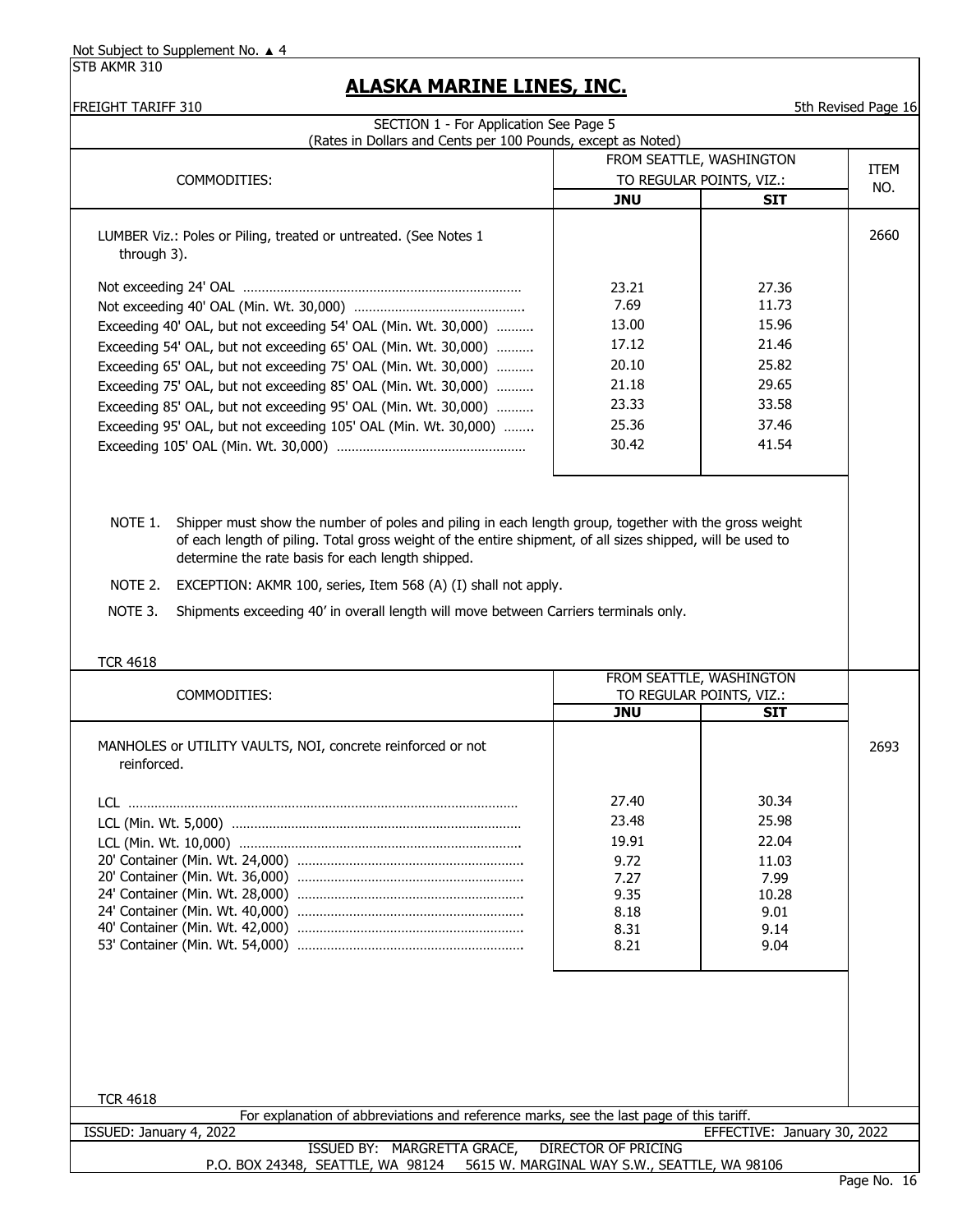STB AKMR 310

## **ALASKA MARINE LINES, INC.**

| FREIGHT TARIFF 310                                                                                                                                                                                                                                                                                                                                                                                                                                                                              |                          |                | 5th Revised Page 17 |
|-------------------------------------------------------------------------------------------------------------------------------------------------------------------------------------------------------------------------------------------------------------------------------------------------------------------------------------------------------------------------------------------------------------------------------------------------------------------------------------------------|--------------------------|----------------|---------------------|
| SECTION 1 - For Application See Page 5                                                                                                                                                                                                                                                                                                                                                                                                                                                          |                          |                |                     |
| (Rates in Dollars and Cents per 100 Pounds, except as Noted)                                                                                                                                                                                                                                                                                                                                                                                                                                    |                          |                |                     |
|                                                                                                                                                                                                                                                                                                                                                                                                                                                                                                 | FROM SEATTLE, WASHINGTON |                | <b>ITEM</b>         |
| COMMODITIES:                                                                                                                                                                                                                                                                                                                                                                                                                                                                                    | TO REGULAR POINTS, VIZ.: |                | NO.                 |
|                                                                                                                                                                                                                                                                                                                                                                                                                                                                                                 | <b>JNU</b>               | <b>SIT</b>     |                     |
| OUTFITS, as described in Item 1024; CONTRACTORS OUTFITS,<br>DIVERS OUTFITS, FIRE FIGHTING OUTFITS, SURVEYORS TOOLS.<br>(See notes 1 through 4)                                                                                                                                                                                                                                                                                                                                                  |                          |                | 2720                |
|                                                                                                                                                                                                                                                                                                                                                                                                                                                                                                 | 39.84                    | 42.22          |                     |
|                                                                                                                                                                                                                                                                                                                                                                                                                                                                                                 | 33.20                    | 37.21          |                     |
|                                                                                                                                                                                                                                                                                                                                                                                                                                                                                                 | 18.84                    | 20.72          |                     |
|                                                                                                                                                                                                                                                                                                                                                                                                                                                                                                 |                          |                |                     |
|                                                                                                                                                                                                                                                                                                                                                                                                                                                                                                 | 12.54                    | 14.17          |                     |
|                                                                                                                                                                                                                                                                                                                                                                                                                                                                                                 | 20.18                    | 22.20<br>14.76 |                     |
|                                                                                                                                                                                                                                                                                                                                                                                                                                                                                                 | 13.06<br>15.69           | 17.26          |                     |
|                                                                                                                                                                                                                                                                                                                                                                                                                                                                                                 | 9.96                     | 11.78          |                     |
|                                                                                                                                                                                                                                                                                                                                                                                                                                                                                                 | 14.95                    | 16.44          |                     |
|                                                                                                                                                                                                                                                                                                                                                                                                                                                                                                 | 10.20                    | 10.11          |                     |
|                                                                                                                                                                                                                                                                                                                                                                                                                                                                                                 |                          |                |                     |
| NOTE 1.<br>Rate applies only to articles, as described, which are an essential part of working outfits required in connection<br>with various types of work.<br>Rates will not apply on material which may become a permanent part of any work.<br>NOTE 2.<br>Shipment must be booked and bill of lading make reference to this item.<br>NOTE 3.<br>Shipments moving under the provisions of this item will not alternate with other rates listed in this tariff.<br>NOTE 4.<br><b>TCR 4618</b> |                          |                |                     |
|                                                                                                                                                                                                                                                                                                                                                                                                                                                                                                 | FROM SEATTLE, WASHINGTON |                |                     |
| COMMODITIES:                                                                                                                                                                                                                                                                                                                                                                                                                                                                                    | TO REGULAR POINTS, VIZ.: |                |                     |
|                                                                                                                                                                                                                                                                                                                                                                                                                                                                                                 | <b>JNU</b>               | <b>SIT</b>     |                     |
| PAINTS, VARNISHES, LACQUERS and OTHER ARTICLES, in packages<br>and/or Carrier approved shipping containers, as described in<br>Item 1023.                                                                                                                                                                                                                                                                                                                                                       |                          |                | 2721                |
|                                                                                                                                                                                                                                                                                                                                                                                                                                                                                                 | 27.40                    | 30.14          |                     |
|                                                                                                                                                                                                                                                                                                                                                                                                                                                                                                 | 21.77                    | 25.62          |                     |
|                                                                                                                                                                                                                                                                                                                                                                                                                                                                                                 | 18.63                    | 21.77          |                     |
|                                                                                                                                                                                                                                                                                                                                                                                                                                                                                                 | 7.28                     | 8.00           |                     |
|                                                                                                                                                                                                                                                                                                                                                                                                                                                                                                 | 6.49                     | 7.15           |                     |
|                                                                                                                                                                                                                                                                                                                                                                                                                                                                                                 | 7.58                     | 8.33           |                     |
|                                                                                                                                                                                                                                                                                                                                                                                                                                                                                                 | 7.96                     | 8.76           |                     |
|                                                                                                                                                                                                                                                                                                                                                                                                                                                                                                 |                          |                |                     |
|                                                                                                                                                                                                                                                                                                                                                                                                                                                                                                 |                          |                |                     |
|                                                                                                                                                                                                                                                                                                                                                                                                                                                                                                 |                          |                |                     |
|                                                                                                                                                                                                                                                                                                                                                                                                                                                                                                 |                          |                |                     |
|                                                                                                                                                                                                                                                                                                                                                                                                                                                                                                 |                          |                |                     |
|                                                                                                                                                                                                                                                                                                                                                                                                                                                                                                 |                          |                |                     |
|                                                                                                                                                                                                                                                                                                                                                                                                                                                                                                 |                          |                |                     |
|                                                                                                                                                                                                                                                                                                                                                                                                                                                                                                 |                          |                |                     |
|                                                                                                                                                                                                                                                                                                                                                                                                                                                                                                 |                          |                |                     |
| <b>TCR 4618</b>                                                                                                                                                                                                                                                                                                                                                                                                                                                                                 |                          |                |                     |

ISSUED BY: MARGRETTA GRACE, DIRECTOR OF PRICING P.O. BOX 24348, SEATTLE, WA 98124 5615 W. MARGINAL WAY S.W., SEATTLE, WA 98106 For explanation of abbreviations and reference marks, see the last page of this tariff. ISSUED: January 4, 2022 EFFECTIVE: January 30, 2022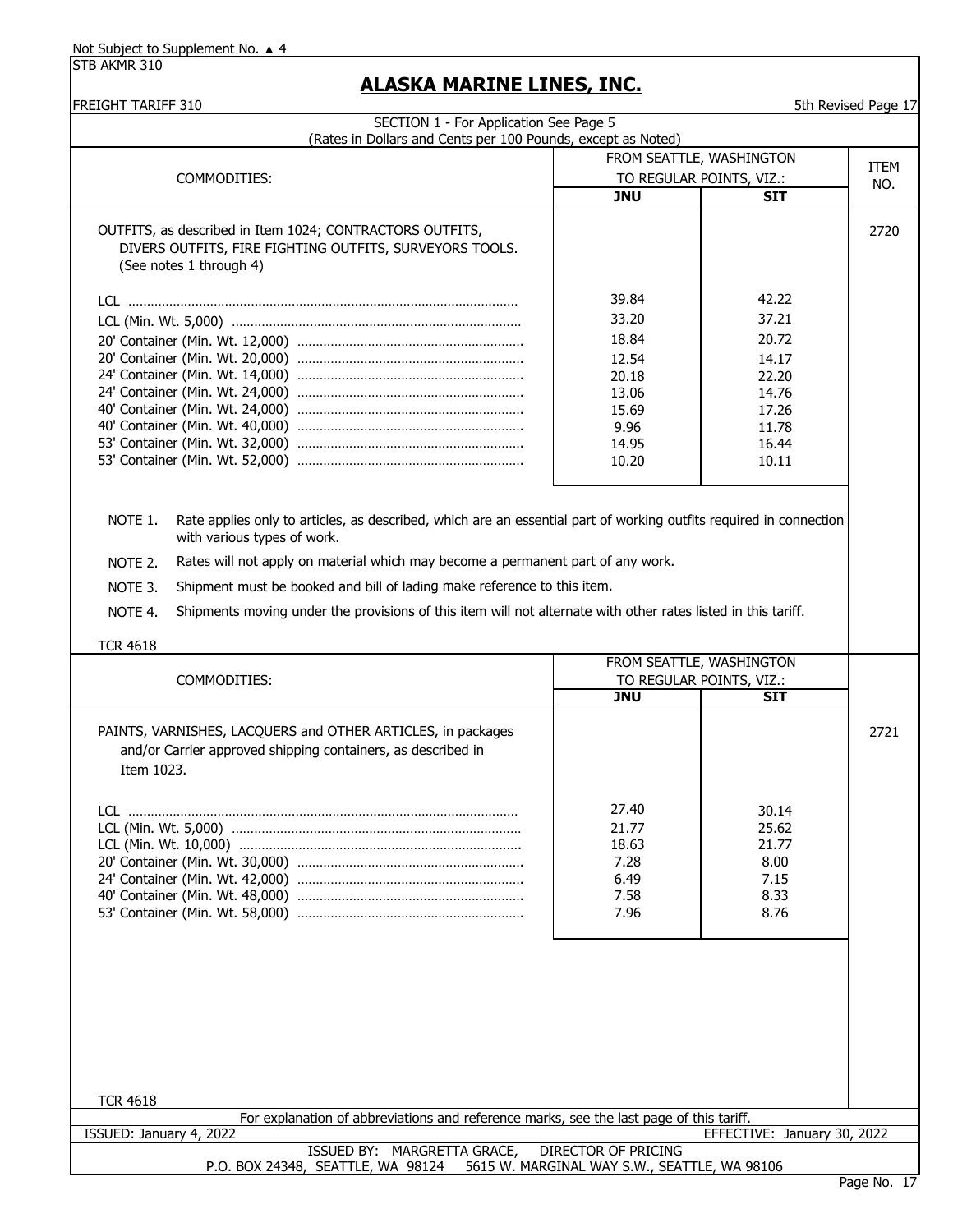STB AKMR 310

# **ALASKA MARINE LINES, INC.**

**FREIGHT TARIFF 310 FREIGHT TARIFF 310** 

| 1\LIVIII 1/1\\III<br>SECTION 1 - For Application See Page 5<br>(Rates in Dollars and Cents per 100 Pounds, except as Noted)                                                                                                                                                                                         |                            |                                                      |             |
|---------------------------------------------------------------------------------------------------------------------------------------------------------------------------------------------------------------------------------------------------------------------------------------------------------------------|----------------------------|------------------------------------------------------|-------------|
| FROM SEATTLE, WASHINGTON                                                                                                                                                                                                                                                                                            |                            |                                                      |             |
| COMMODITIES:                                                                                                                                                                                                                                                                                                        | TO REGULAR POINTS, VIZ.:   |                                                      | <b>ITEM</b> |
|                                                                                                                                                                                                                                                                                                                     | <b>JNU</b>                 | <b>SIT</b>                                           | NO.         |
| PIPE, and PIPE FITTINGS, Viz.: (See Below)                                                                                                                                                                                                                                                                          |                            |                                                      | 2784.00     |
|                                                                                                                                                                                                                                                                                                                     | 49.91                      | 54.91                                                |             |
|                                                                                                                                                                                                                                                                                                                     | 35.35                      | 38.98                                                |             |
|                                                                                                                                                                                                                                                                                                                     | 20.33                      | 22.36                                                |             |
|                                                                                                                                                                                                                                                                                                                     | 14.02                      | 15.42                                                |             |
|                                                                                                                                                                                                                                                                                                                     | 33.15                      | 36.45                                                |             |
|                                                                                                                                                                                                                                                                                                                     | 19.06                      | 20.96                                                |             |
|                                                                                                                                                                                                                                                                                                                     | 14.62                      | 16.08                                                |             |
|                                                                                                                                                                                                                                                                                                                     | 29.46                      | 32.40                                                |             |
|                                                                                                                                                                                                                                                                                                                     | 16.94                      | 18.64                                                |             |
|                                                                                                                                                                                                                                                                                                                     | 11.68                      | 12.86                                                |             |
|                                                                                                                                                                                                                                                                                                                     | 29.26                      | 30.86                                                |             |
|                                                                                                                                                                                                                                                                                                                     | 16.14                      | 17.74                                                |             |
|                                                                                                                                                                                                                                                                                                                     | 12.37                      | 13.60                                                |             |
| Viz.;                                                                                                                                                                                                                                                                                                               |                            |                                                      |             |
| Plastic or Rubber, flexible or other than flexible, in straight lengths or in coils.<br>Pre-Insulated Polyethylene Pipe, covered or not covered with galvanized steel or aluminum wrapping.<br>Pipe, consisting of a core of cement pipe; iron pipe or rigid plastic pipe; covered with expanded or foamed plastic; |                            |                                                      |             |
| and surrounded by outer sheath of plastic pipe, or Cement Pipe containing asbestos fibre.                                                                                                                                                                                                                           |                            |                                                      |             |
|                                                                                                                                                                                                                                                                                                                     |                            |                                                      |             |
|                                                                                                                                                                                                                                                                                                                     |                            |                                                      |             |
| <b>TCR 4618</b>                                                                                                                                                                                                                                                                                                     |                            |                                                      |             |
| COMMODITIES:                                                                                                                                                                                                                                                                                                        |                            | FROM SEATTLE, WASHINGTON<br>TO REGULAR POINTS, VIZ.: |             |
|                                                                                                                                                                                                                                                                                                                     | <b>JNU</b>                 | <b>SIT</b>                                           |             |
| PLASTICS or PLASTIC ARTICLES, Viz.: (See Below) (see Note 1)                                                                                                                                                                                                                                                        |                            |                                                      | 2791        |
|                                                                                                                                                                                                                                                                                                                     | 119.72                     | 131.69                                               |             |
|                                                                                                                                                                                                                                                                                                                     | 111.27                     | 122.40                                               |             |
|                                                                                                                                                                                                                                                                                                                     | 115.90                     | 127.49                                               |             |
|                                                                                                                                                                                                                                                                                                                     | 92.72                      | 101.99                                               |             |
|                                                                                                                                                                                                                                                                                                                     | 58.87                      | 64.76                                                |             |
|                                                                                                                                                                                                                                                                                                                     |                            |                                                      |             |
| Viz.;                                                                                                                                                                                                                                                                                                               |                            |                                                      |             |
| <b>Rigid Insulation</b>                                                                                                                                                                                                                                                                                             |                            |                                                      |             |
| Forms or Shapes, cellular, expanded or foamed, NOS;                                                                                                                                                                                                                                                                 |                            |                                                      |             |
| Polystyrene, expanded                                                                                                                                                                                                                                                                                               |                            |                                                      |             |
| Urethane (polyurethane), formed                                                                                                                                                                                                                                                                                     |                            |                                                      |             |
| Rates also apply on commodities named when faced on one or both sides with felt, felt paper, building or<br>NOTE 1.<br>roofing paper, plain or fiberglass impregnated or metal foil.                                                                                                                                |                            |                                                      |             |
|                                                                                                                                                                                                                                                                                                                     |                            |                                                      |             |
|                                                                                                                                                                                                                                                                                                                     |                            |                                                      |             |
| <b>TCR 4618</b>                                                                                                                                                                                                                                                                                                     |                            |                                                      |             |
| For explanation of abbreviations and reference marks, see the last page of this tariff.                                                                                                                                                                                                                             |                            |                                                      |             |
| ISSUED: January 4, 2022<br>ISSUED BY: MARGRETTA GRACE,                                                                                                                                                                                                                                                              | <b>DIRECTOR OF PRICING</b> | EFFECTIVE: January 30, 2022                          |             |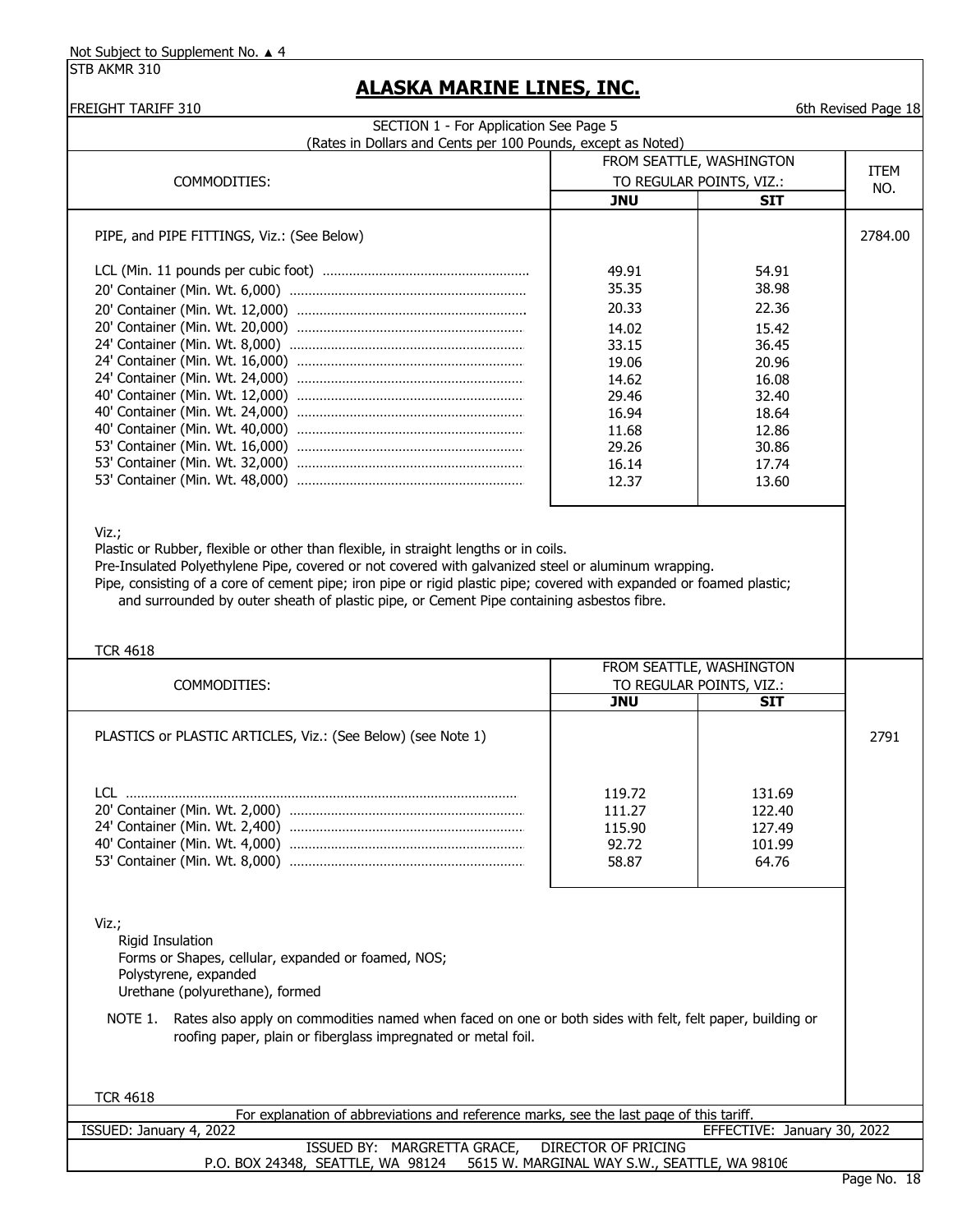| (Rates in Dollars and Cents per 100 Pounds, except as Noted)                                                                                                                                                                                            |                                                      |                                        |      |
|---------------------------------------------------------------------------------------------------------------------------------------------------------------------------------------------------------------------------------------------------------|------------------------------------------------------|----------------------------------------|------|
|                                                                                                                                                                                                                                                         | FROM SEATTLE, WASHINGTON<br>TO REGULAR POINTS, VIZ.: |                                        | ITEM |
| COMMODITIES:                                                                                                                                                                                                                                            | <b>JNU</b>                                           | <b>SIT</b>                             | NO.  |
|                                                                                                                                                                                                                                                         |                                                      |                                        |      |
| PLUMBER'S GOODS, as described under the heading"Plumbers' Goods"                                                                                                                                                                                        |                                                      |                                        | 2798 |
| in the NMFC, excluding Spas (See Note 2)                                                                                                                                                                                                                |                                                      |                                        |      |
|                                                                                                                                                                                                                                                         | 33.25                                                | 35.52                                  |      |
|                                                                                                                                                                                                                                                         | 2.93                                                 | 3.46                                   |      |
|                                                                                                                                                                                                                                                         | 36.23                                                | 39.86                                  |      |
|                                                                                                                                                                                                                                                         | 18.84                                                | 20.72                                  |      |
|                                                                                                                                                                                                                                                         | 11.52                                                | 12.67                                  |      |
|                                                                                                                                                                                                                                                         | 9.10                                                 | 10.00                                  |      |
|                                                                                                                                                                                                                                                         | 33.96                                                | 37.37                                  |      |
|                                                                                                                                                                                                                                                         | 17.66                                                | 19.42                                  |      |
|                                                                                                                                                                                                                                                         | 10.80                                                | 11.88                                  |      |
|                                                                                                                                                                                                                                                         | 9.10                                                 | 10.00                                  |      |
|                                                                                                                                                                                                                                                         | 30.19                                                | 37.68                                  |      |
|                                                                                                                                                                                                                                                         | 15.69<br>10.48                                       | 23.80<br>11.90                         |      |
|                                                                                                                                                                                                                                                         | 28.75                                                | 31.63                                  |      |
|                                                                                                                                                                                                                                                         | 14.95                                                | 16.44                                  |      |
|                                                                                                                                                                                                                                                         | 10.19                                                | 11.21                                  |      |
| NOTE 1.<br>LCL Fiberglass Shower Stalls and Tubs rate is in dollars and cents per cubic foot.<br>Bill of Lading must note of "Plumbers' Goods, Item 2798".<br>NOTE 2.                                                                                   |                                                      |                                        |      |
|                                                                                                                                                                                                                                                         |                                                      | FROM SEATTLE, WASHINGTON               |      |
| <b>TCR 4618</b><br>COMMODITIES:                                                                                                                                                                                                                         | <b>JNU</b>                                           | TO REGULAR POINTS, VIZ.:<br><b>SIT</b> |      |
| RAFTERS, TRUSSES, JOISTS, BEAMS, Open Web Design, Viz.: Arches,<br>Rafters, Trusses, manufactured of wood or wood and metal<br>combined. Joists, manufactured of wood and metal combined. Glu<br>Laminated Beams, in curbed forms laminated or builtup. |                                                      |                                        |      |
|                                                                                                                                                                                                                                                         |                                                      |                                        |      |
|                                                                                                                                                                                                                                                         | 29.27                                                | 32.32                                  | 2812 |
|                                                                                                                                                                                                                                                         | 19.68                                                | 21.66                                  |      |
|                                                                                                                                                                                                                                                         | 21.09                                                | 23.20                                  |      |
|                                                                                                                                                                                                                                                         | 24.61<br>25.00                                       | 27.07<br>27.51                         |      |
| Rate also applies to hardware necessary for the assembly of articles shown, not to exceed 10% of the weight<br>NOTE 1.<br>of the articles named.                                                                                                        |                                                      |                                        |      |
| <b>TCR 4618</b><br>For explanation of abbreviations and reference marks, see the last page of this tariff.                                                                                                                                              |                                                      |                                        |      |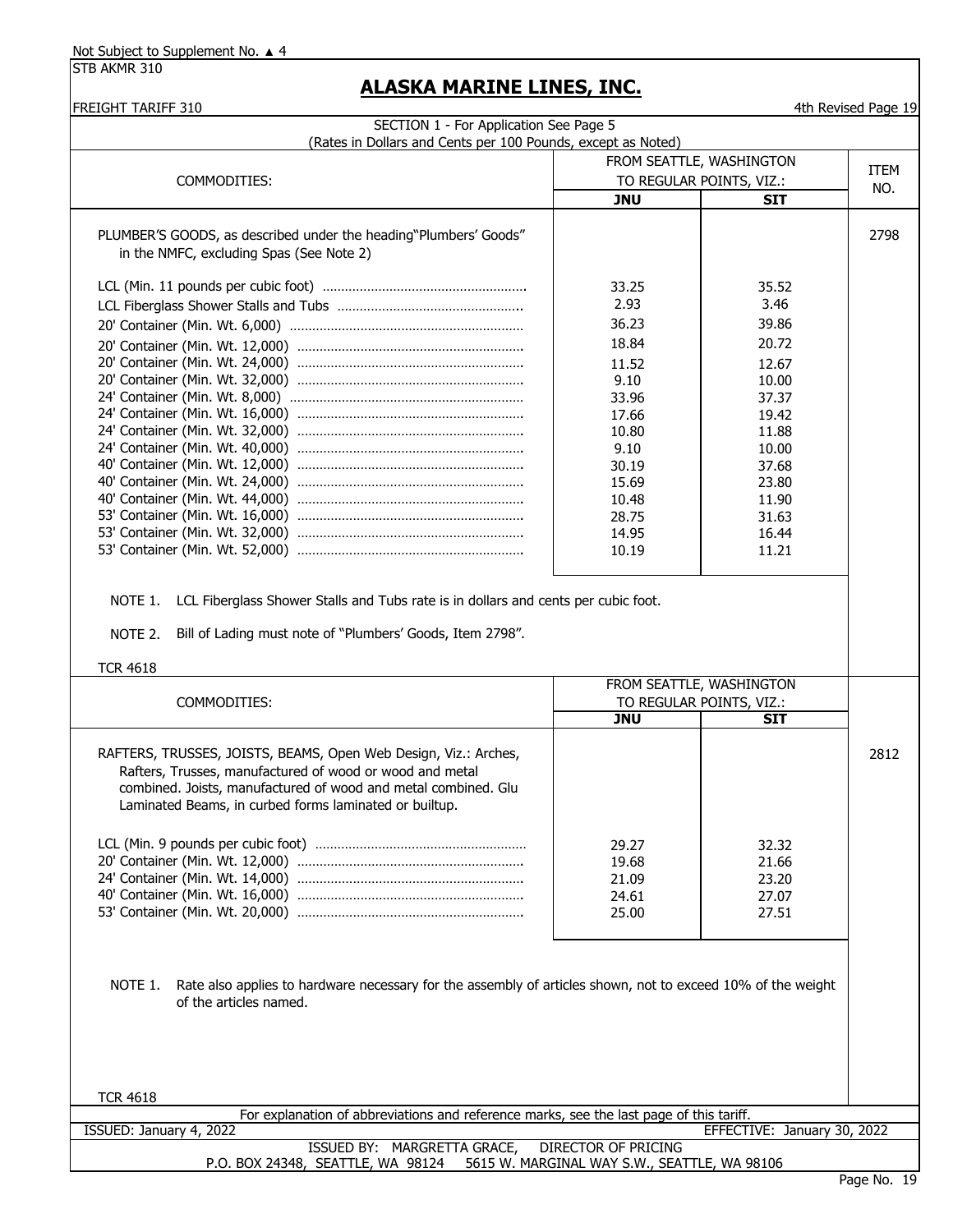STB AKMR 310

| <b>FREIGHT TARIFF 310</b><br>SECTION 1 - For Application See Page 5                                                 |                          |                                                      | 7th Revised Page 20 |
|---------------------------------------------------------------------------------------------------------------------|--------------------------|------------------------------------------------------|---------------------|
| (Rates in Dollars and Cents per 100 Pounds, except as Noted)                                                        |                          |                                                      |                     |
|                                                                                                                     | FROM SEATTLE, WASHINGTON |                                                      | <b>ITEM</b><br>NO.  |
| COMMODITIES:                                                                                                        | TO REGULAR POINTS, VIZ.: |                                                      |                     |
|                                                                                                                     | <b>JNU</b>               | SIT                                                  |                     |
| ROOFING or SIDING MATERIALS as described in Item 1031. (See Notes                                                   |                          |                                                      | 2826                |
| 1 and $2)$                                                                                                          |                          |                                                      |                     |
|                                                                                                                     |                          |                                                      |                     |
|                                                                                                                     | 23.04                    | 25.74                                                |                     |
|                                                                                                                     | 22.25                    | 23.75                                                |                     |
|                                                                                                                     | 16.96                    | 19.87                                                |                     |
|                                                                                                                     | 8.59                     | 9.44                                                 |                     |
|                                                                                                                     | 7.41                     | 8.14                                                 |                     |
|                                                                                                                     | 9.20                     | 10.11                                                |                     |
|                                                                                                                     | 7.79                     | 8.58                                                 |                     |
|                                                                                                                     | 7.80                     | 8.59                                                 |                     |
|                                                                                                                     | 7.27                     | 7.99                                                 |                     |
|                                                                                                                     |                          |                                                      |                     |
| With containerload shipments of articles named, there may be included metal fasteners, tin roofing caps,<br>NOTE 1. |                          |                                                      |                     |
| nails, metal or other strips, or mop yarn, not to exceed ten (10%) percent of the weight of the articles            |                          |                                                      |                     |
| named in Item 1031.                                                                                                 |                          |                                                      |                     |
| If requested in advance, rates named herein include protective covering and strapping, when shipment<br>NOTE 2.     |                          |                                                      |                     |
| is loaded to Carrier's platforms. Bill of Lading to be so noted.                                                    |                          |                                                      |                     |
|                                                                                                                     |                          |                                                      |                     |
|                                                                                                                     |                          |                                                      |                     |
|                                                                                                                     |                          |                                                      |                     |
|                                                                                                                     |                          |                                                      |                     |
| <b>TCR 4618</b>                                                                                                     |                          |                                                      |                     |
| COMMODITIES:                                                                                                        |                          | FROM SEATTLE, WASHINGTON<br>TO REGULAR POINTS, VIZ.: |                     |
|                                                                                                                     | <b>JNU</b>               | SIT                                                  |                     |
|                                                                                                                     |                          |                                                      |                     |
| TILE or HARDWOOD, FLOORING, Viz.: Ceramic Clay, Earthenware,                                                        |                          |                                                      |                     |
| Vinyl, Laminate, Plank, Asphalt, Composition NOI, with density                                                      |                          |                                                      |                     |
| exceeding 35 lbs. per cubic foot, in cartons, boxes, packages or                                                    |                          |                                                      |                     |
| crates, palletized. As described in: Items 37860, 182355, 182510                                                    |                          |                                                      |                     |
| and 182600 of the NMFC. (See Note 1)                                                                                |                          |                                                      |                     |
|                                                                                                                     |                          |                                                      |                     |
|                                                                                                                     | 17.98                    | 19.78                                                |                     |
|                                                                                                                     | 16.66                    | 18.33                                                |                     |
|                                                                                                                     | 13.56                    | 14.92                                                |                     |
|                                                                                                                     | 8.31                     | 9.15                                                 |                     |
|                                                                                                                     | 7.22                     | 7.94                                                 |                     |
|                                                                                                                     | 8.16                     | 8.98                                                 |                     |
|                                                                                                                     | 7.03                     | 7.73                                                 |                     |
|                                                                                                                     | 8.20<br>7.47             | 9.02<br>8.21                                         |                     |
|                                                                                                                     |                          |                                                      |                     |
|                                                                                                                     |                          |                                                      | 2902                |
| Does not apply to Rolled Flooring goods. See Item 2266.<br>NOTE 1.                                                  |                          |                                                      |                     |
|                                                                                                                     |                          |                                                      |                     |
|                                                                                                                     |                          |                                                      |                     |
|                                                                                                                     |                          |                                                      |                     |
| <b>TCR 4618</b>                                                                                                     |                          |                                                      |                     |
| For explanation of abbreviations and reference marks, see the last page of this tariff.<br>ISSUED: January 4, 2022  |                          | EFFECTIVE: January 30, 2022                          |                     |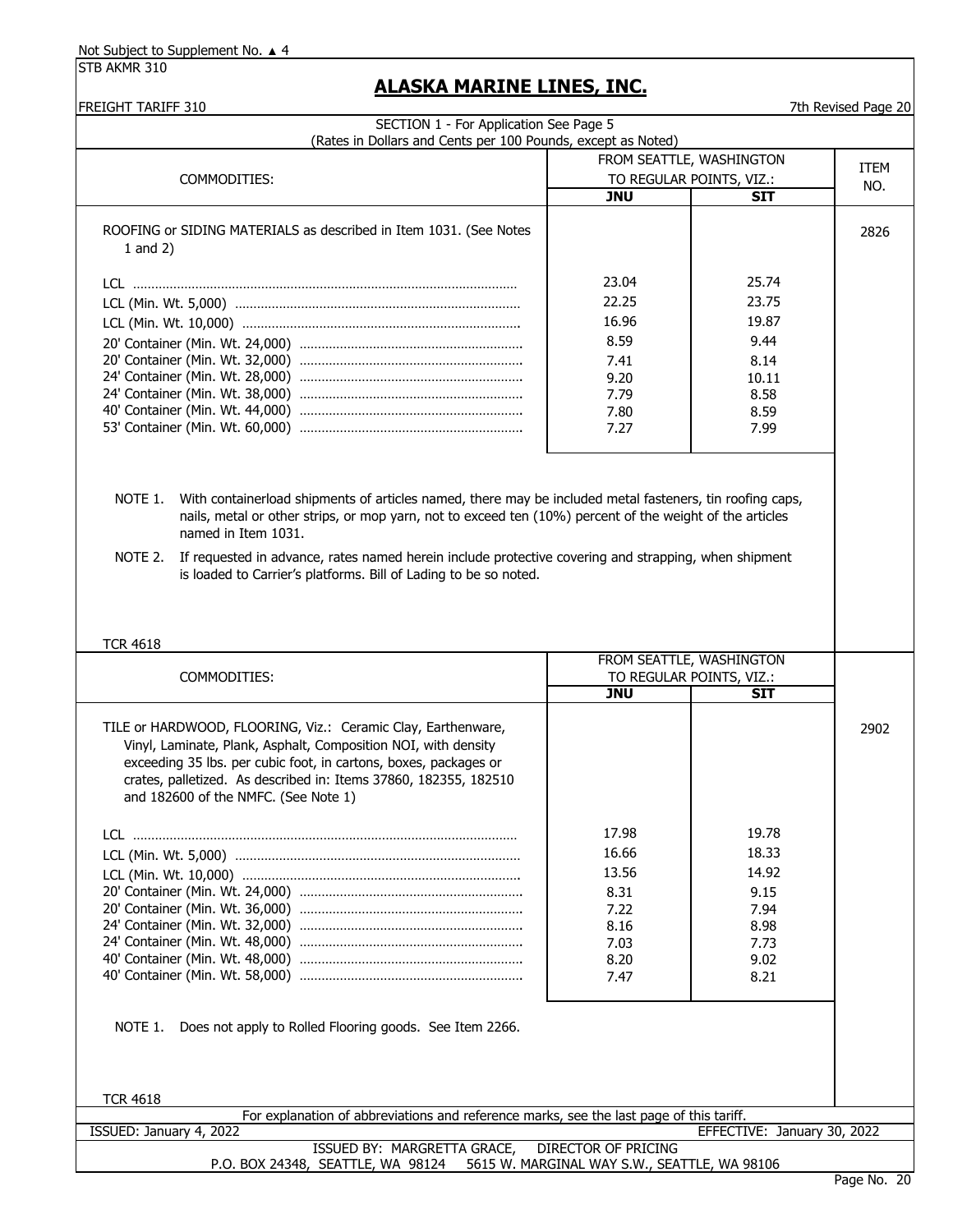## **ALASKA MARINE LINES, INC.**

FREIGHT TARIFF 310 5th Revised Page 21

| SECTION 1 - For Application See Page 5<br>(Rates in Dollars and Cents per 100 Pounds, except as Noted)                                                  |                                                        |                                                        |             |
|---------------------------------------------------------------------------------------------------------------------------------------------------------|--------------------------------------------------------|--------------------------------------------------------|-------------|
|                                                                                                                                                         | FROM SEATTLE, WASHINGTON                               |                                                        |             |
| COMMODITIES:                                                                                                                                            | TO REGULAR POINTS, VIZ.:                               |                                                        | <b>ITEM</b> |
|                                                                                                                                                         | <b>JNU</b>                                             | <b>SIT</b>                                             | NO.         |
| WALLBOARD, Viz.: Gypsumboard or Plasterboard (fiberboard, felt or<br>fiber and plaster combined) faced or unfaced, with or without vinyl<br>or plastic. | 7.75<br>5.37<br>8.97<br>5.89<br>7.99                   | 9.01<br>5.90<br>9.87<br>6.49<br>8.64                   | 2966        |
| <b>TCR 4618</b><br>COMMODITIES:                                                                                                                         | TO REGULAR POINTS, VIZ.:<br><b>JNU</b>                 | FROM SEATTLE, WASHINGTON<br><b>SIT</b>                 |             |
| WALLBOARD or CEILING TILE, Acoustical; SOUND DEADENING BOARD,<br>in solid flat sheets, as described in Item 1033.<br>LCL (Min. Wt. 5,000)               | 22.58<br>21.03<br>8.87<br>5.37<br>8.97<br>5.89<br>7.26 | 23.75<br>23.14<br>9.76<br>5.90<br>9.87<br>6.49<br>7.77 | 2973        |
|                                                                                                                                                         |                                                        |                                                        |             |
| <b>TCR 4618</b>                                                                                                                                         |                                                        |                                                        |             |
| For explanation of abbreviations and reference marks, see the last page of this tariff.                                                                 |                                                        |                                                        |             |
| ISSUED: January 4, 2022<br>ISSUED BY: MARGRETTA GRACE,                                                                                                  | <b>DIRECTOR OF PRICING</b>                             | EFFECTIVE: January 30, 2022                            |             |